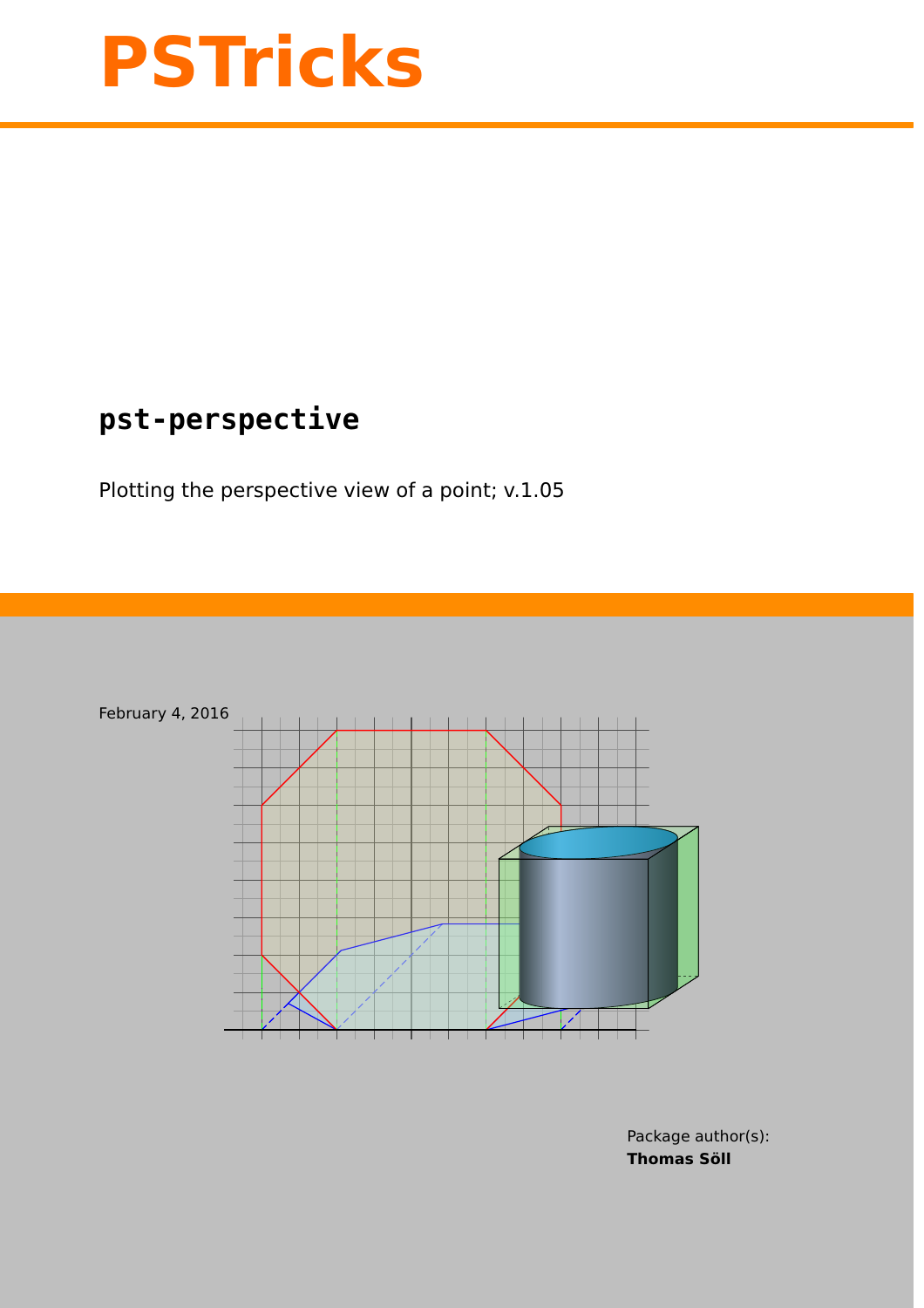# **Contents**

| $\mathbf 1$  | <b>Introduction</b>                                                                                | 4        |  |  |  |
|--------------|----------------------------------------------------------------------------------------------------|----------|--|--|--|
| $\mathbf{2}$ | <b>General</b>                                                                                     | 4        |  |  |  |
| 3            | The macro \pstransTS                                                                               |          |  |  |  |
|              | 3.1                                                                                                |          |  |  |  |
|              | Shifting the origin $\ldots \ldots \ldots \ldots \ldots \ldots \ldots \ldots \ldots \ldots$<br>3.2 |          |  |  |  |
|              | The base given by a point $\ldots \ldots \ldots \ldots \ldots \ldots \ldots \ldots \ldots$<br>3.3  |          |  |  |  |
|              | 3.4                                                                                                |          |  |  |  |
|              | 3.5                                                                                                |          |  |  |  |
|              | 3.6                                                                                                |          |  |  |  |
| 4            | The macro \pstransTSX<br>4.1                                                                       | 17<br>17 |  |  |  |
| 5            | The macro \pstransTSK                                                                              | 20       |  |  |  |
| 6            | The macro \psboxTS                                                                                 | 23       |  |  |  |
| 7            | <b>Macros for circles and arcs</b>                                                                 |          |  |  |  |
| 8            | <b>Macro for cylinder</b>                                                                          |          |  |  |  |
| 9            | <b>Examples</b>                                                                                    | 28       |  |  |  |
|              | 10 List of all optional arguments for pst-perspective                                              | 47       |  |  |  |
|              | <b>References</b>                                                                                  | 47       |  |  |  |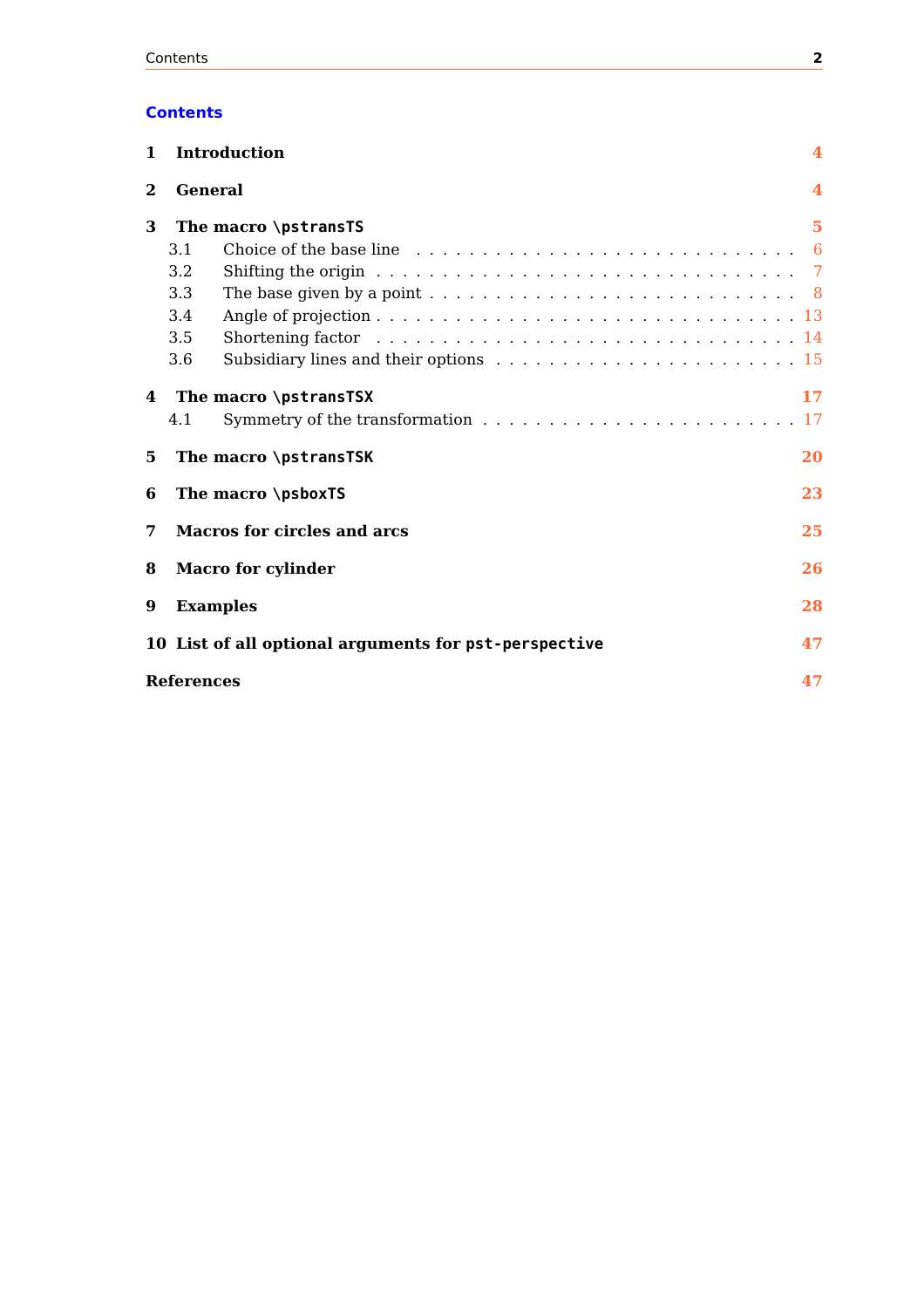pst-perspective loads by default the following packages: pst-xkey, and, of course pstricks. All should be already part of your local TEX installation. If not, or in case of having older versions, go to <http://www.CTAN.org/> and load the latest version.

Thanks to: Jürgen Gilg Herbert Voß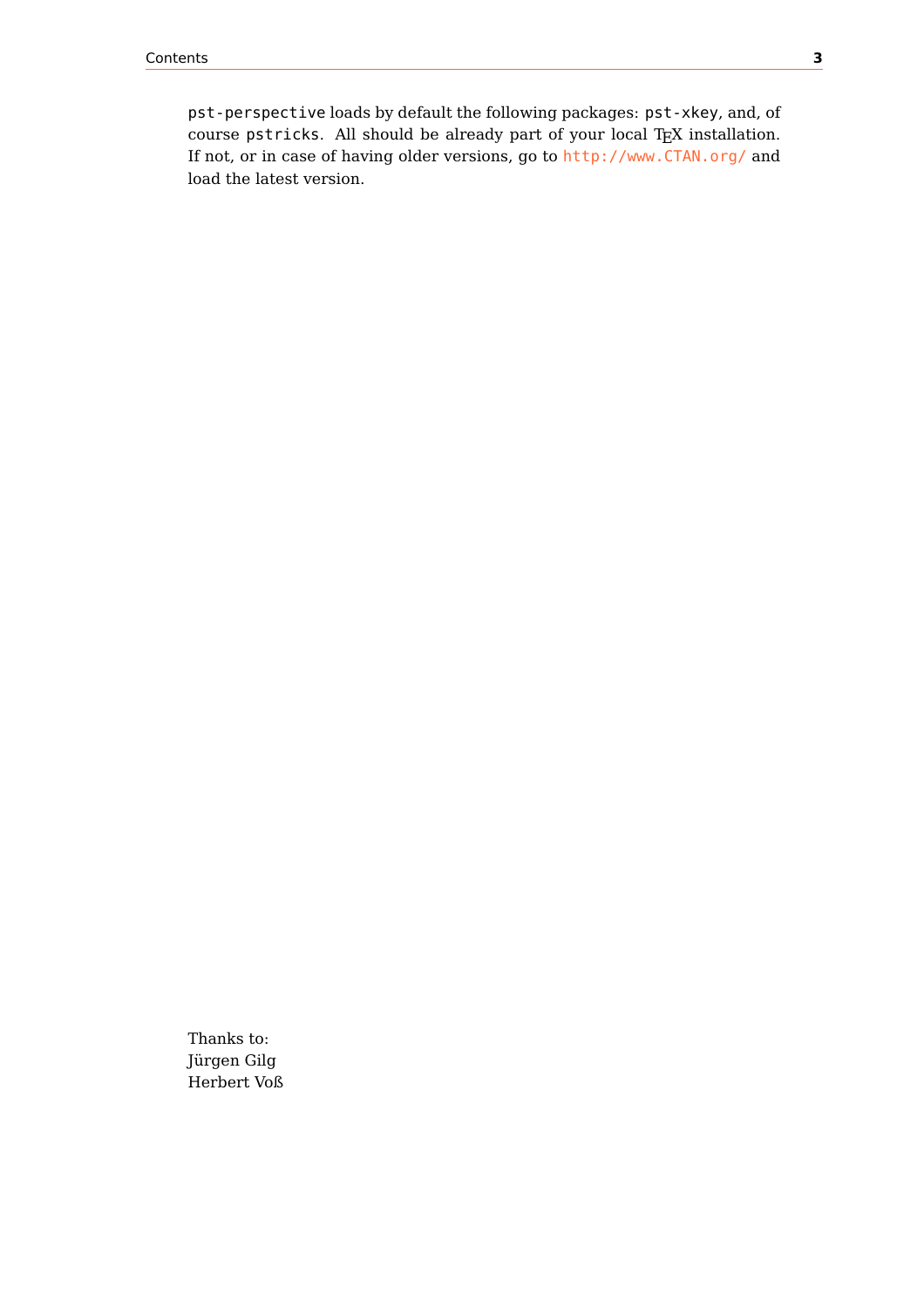#### <span id="page-3-0"></span>**1 Introduction**

On the research to draw perspectives of geometrical objects for my classes with PSTricks, I couldn't find a package that fitted all my needs.

For my needs, it should be possible to draw the perspective (an orthogonal parallel projection) with an arbitrarily chosen angle and a variable shortening factor. The setup for the points should alternatively be possible with cartesian or polar coordinates in two dimensions.

The package pst-solides3d wasn't useful, cause it uses central projection.

The package pst-3dplot allows parallel projection, and a shortening factor in one of the dimensions can eventually be chosen, e. g. with xThreeDunit, but all points need to be setup with three coordinates. I am not sure about an easy handling of setting up polar coordinates or giving an independent angle for the projection.

With the macro \ThreeDput from the package pst-3d, only planes and lines in three dimensions are realizable—a third coordinate is needed. For my needs, this didn't seem to be too practicable.

I think that with some of the already existing PSTricks packages a realisation of perspectives in the wanted form could have surely been managed. I couldn't see this however and wanted some simple macros, without loading mighty packages.

To make a long story short: I decided to write a small PSTricks package, that will fit all my needs. This package contains only four small macros, so unwanted crashes with other PSTricks packages are not awaited.

#### <span id="page-3-1"></span>**2 General**

The described macros should help you to easily draw a perspective of a geometrical object like often used in school.

There are three macros, the first two called \pstransTS and \pstransTSX are used to draw a perspective of a geometrical object laying in the  $x, y$ -plane and transforms every vertex. The points first get projected orthogonally to the base line (parameter base), parallel to the  $x$ -axis, and therefrom they get transformed with an arbitrarily chosen angle measured from the positive  $x$ -axis (parameter phi) and shortened (multiplied with the shortening factor vkf). You then can use these transformed points with its given node names. It is similar with \pstransTSX, but the difference is, that the points are projected orthogonally onto a base line (Parameter base) parallel to the  $y$ -axis, and therefrom they get transformed with an arbitrarily chosen angle (parameter phi) and shortened (multiplied with the shortening factor vkf). These two cases correspond to a projection of an object of the drawing plane into the  $x-y$ -plane or  $x-z$ -plane.

The third macro \pstransTSK only shifts the points under a given angle phi and shortens the initial distance to the base line with the factor vkf. This macro is perfect, if the edges that need to be transformed, lay in the  $x, y$ -plane and the transformed edges lead to the back, orthogonal to the  $x, y$ -plane. Typical examples are the perspectives of a cuboid, square or an upright prism, where the base is in the  $x, y$ -plane.

Both macros only generate the nodes for the transformed points, but the points itselves are neither drawn nor labeled. This must be done e. g. with \psdot and \uput. With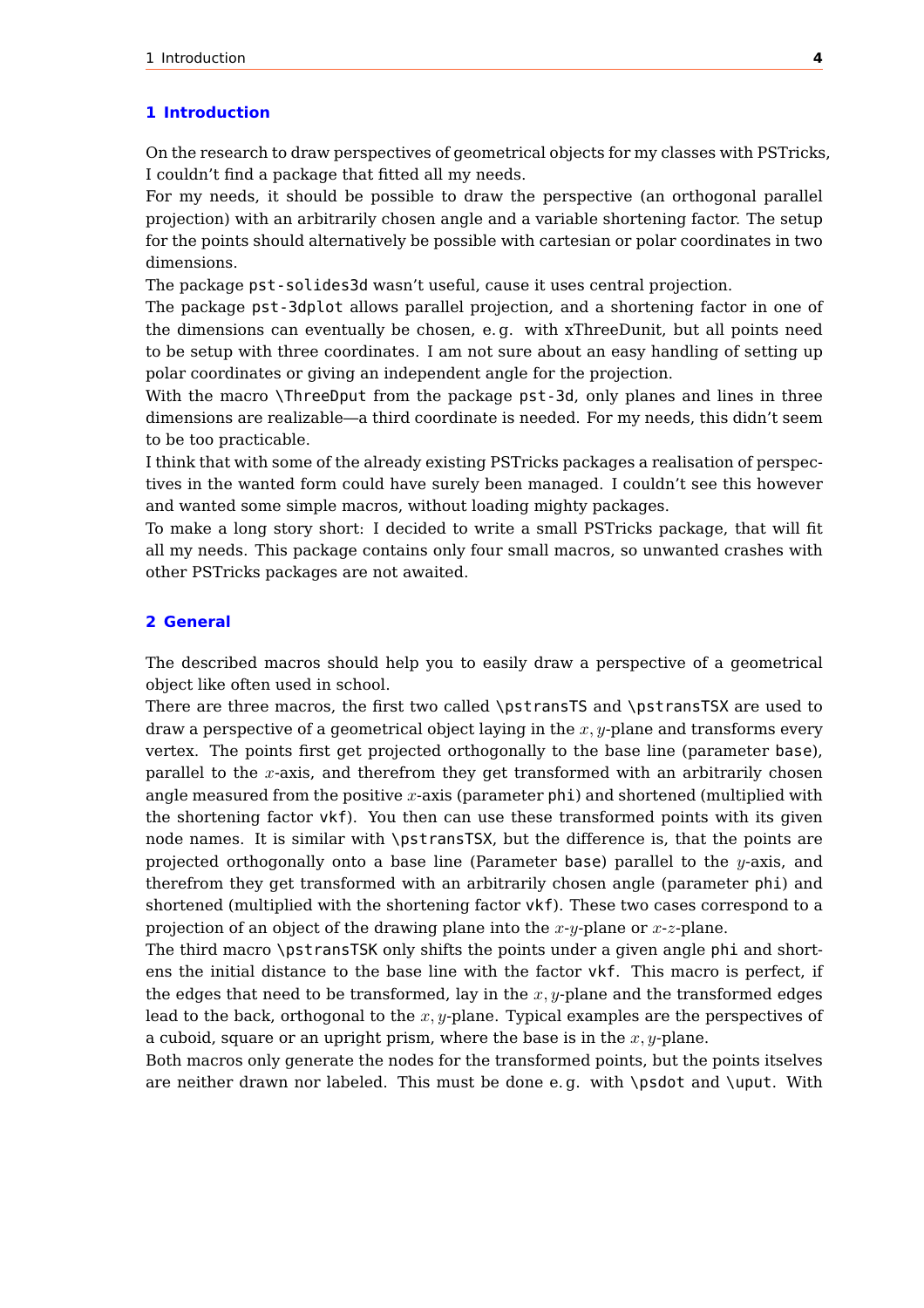booleans we can visualize the subsidiary lines, which show the orthogonal projection onto the base line and from there to the calculated transformed point.

The subsidiary lines can be drawn in different colors, line styles and line widths with some additional optional parameters.

## <span id="page-4-0"></span>**3 The macro \pstransTS**

\pstransTS [Options]  $(x_A, y_A)$ {A}{A'}

The macro \pstransTS [Options]  $(x_A, y_A)$ {A}{A'} uses parentheses for the coordinates of the point. These coordinates can be setup in the usual PSTricks ways. The second argument in curly braces is the node name that is now given for this point. The new calculated point gets the node name to be entered as third argument and is needed to be enclosed in curly braces as well.

In the following example the point  $A(1|4)$  is firstly mapped onto the x-axis (visualized by the green dashed line) and from there a node named  $\mathrm{A}^{\prime}$  is generated with a projection angle  $\varphi = 45^{\circ}$  and with half of its initial length (vkf=0.5).

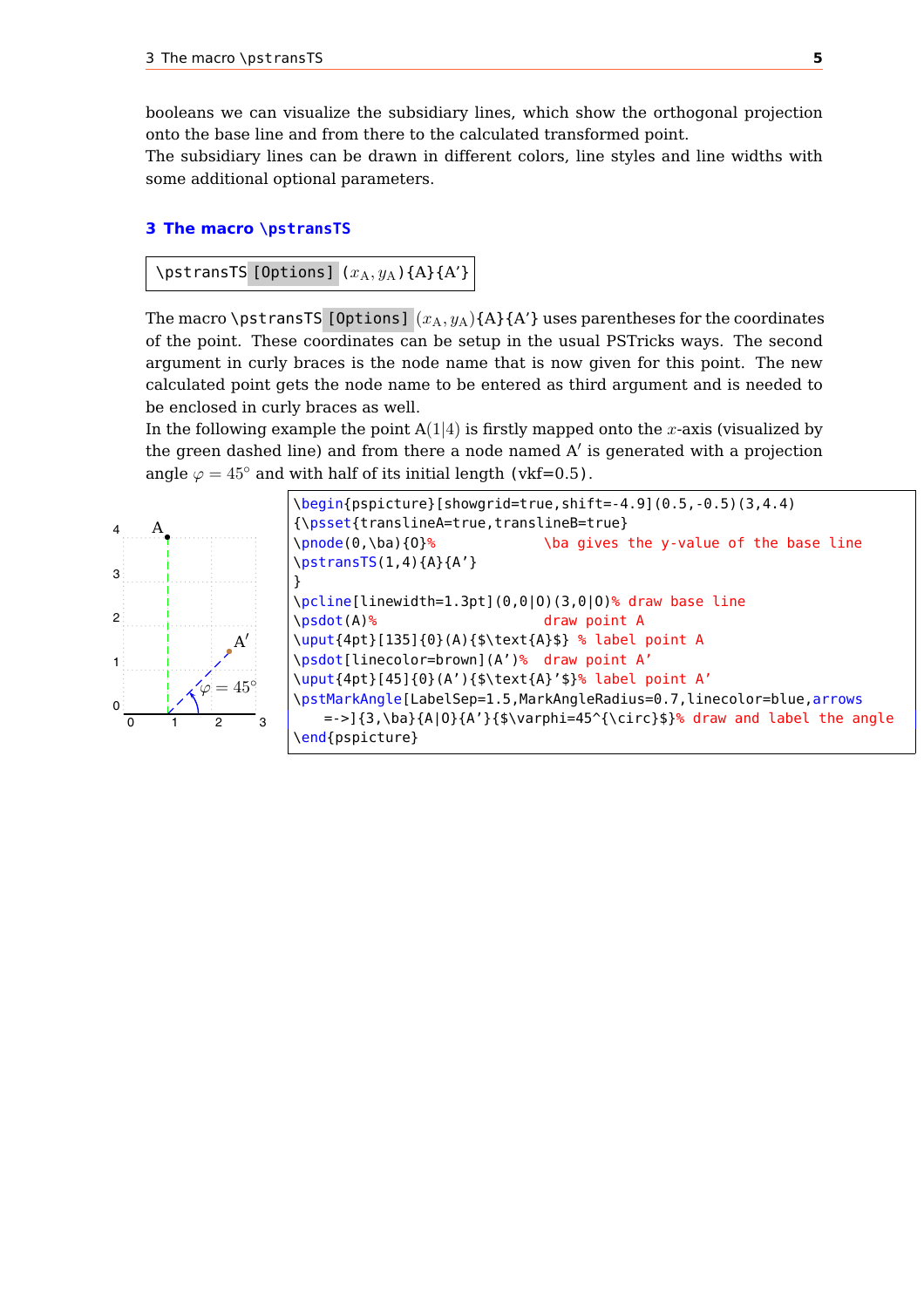#### <span id="page-5-0"></span>**3.1 Choice of the base line**

```
\pstransTS[ base=...
```
We can define the y-value of the base line with  $\partial S = \dots$  ]. The default value is base=0 . Using base=1 we achieve, that the point is projected to a parallel to the x-axis with the equation  $y = 1$ . This case is shown in the following example.



Is the point to be projected below the base line, as shown in the example below (A(1*|*0.5) with base=3;  $3 > 0.5$ ), it is not projected with the angle  $\varphi$  but with the angle  $180^\circ + \varphi$ . If the angle  $\varphi = 45^\circ$  is chosen, then we get a resulting angle of 225°.

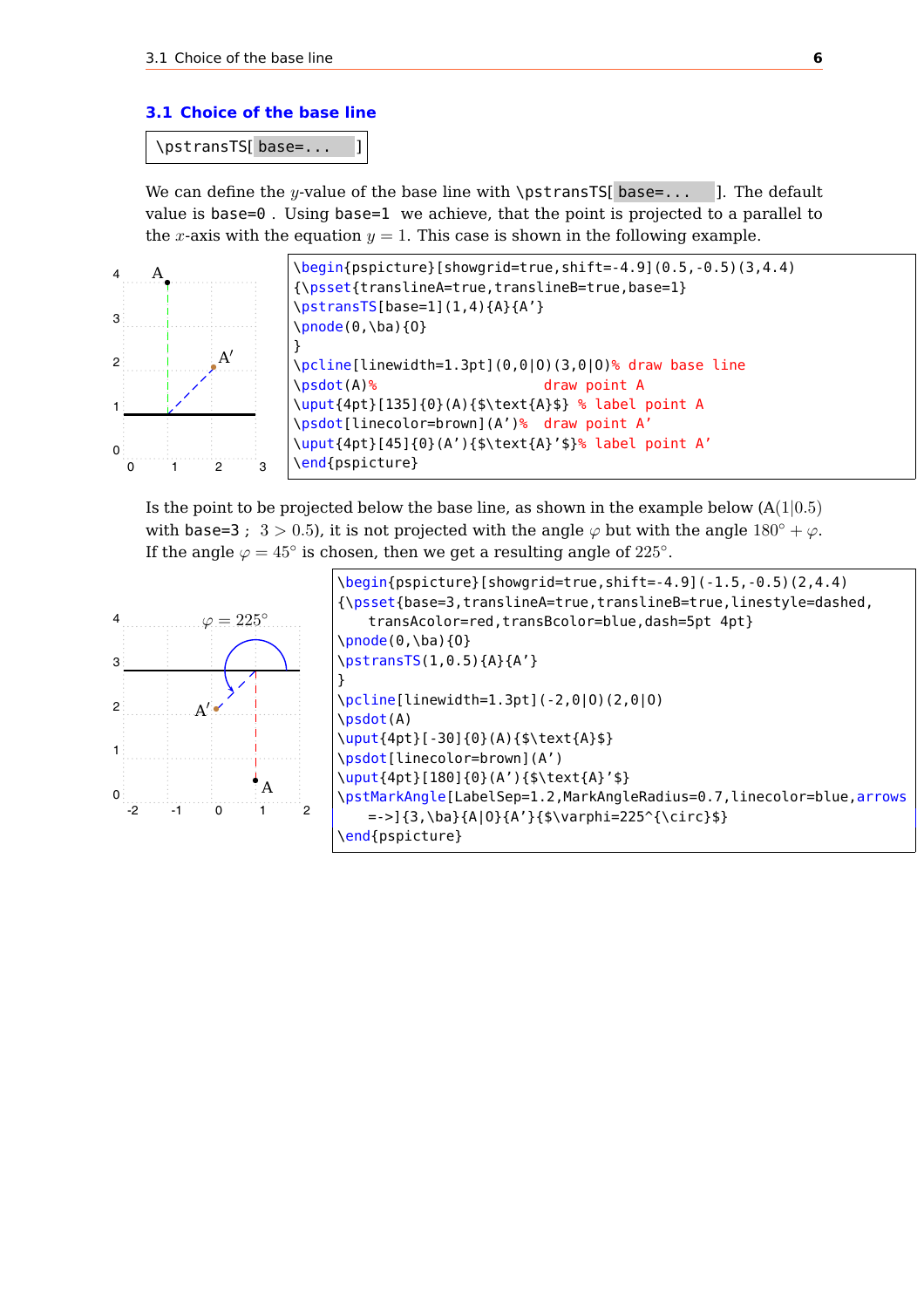## <span id="page-6-0"></span>**3.2 Shifting the origin**

## \pstransTS[ originT={point} ]

If we like to give points relative to a certain point, we can setup this point with origin $T=\{Z\}$ . The syntax of this point is the usual PSTricks syntax, but it needs to be enclosed in curly braces and the parentheses are omitted. Especially with the usage of polar coordinates this can be profitable. A typical example is the drawing of a regular polygon. The vertices are mostly setup in polar coordinates so that we can rotate the polygon quite easily. For radius and angle we choose Z as reference point. As shown in later example, it is no big deal to generate an upright prism as well as an oblique prism.

Note, that the base line is shifted as well when shifting of the origin. With origin $T=\{2,3\}$ we get the base line  $y = 3$ . With the additional setting of base=-2 we additionally shift the base line two units down and finally get  $y = 1$ .

In the following example, we start from  $Z(0|1)$  with a radius of 3 and an angle of  $60°$ and a node named A will be generated. The point A will now be mapped onto the  $x$ -axis (base=-1 , due to the base was already shifted with the choice of Z which itself was shifted one unit upwards, see red line) and from there a node named  $\mathbf{A}'$  is generated with the angle  $\varphi = 45^{\circ}$  and with half of its initial length (vkf=0.5).

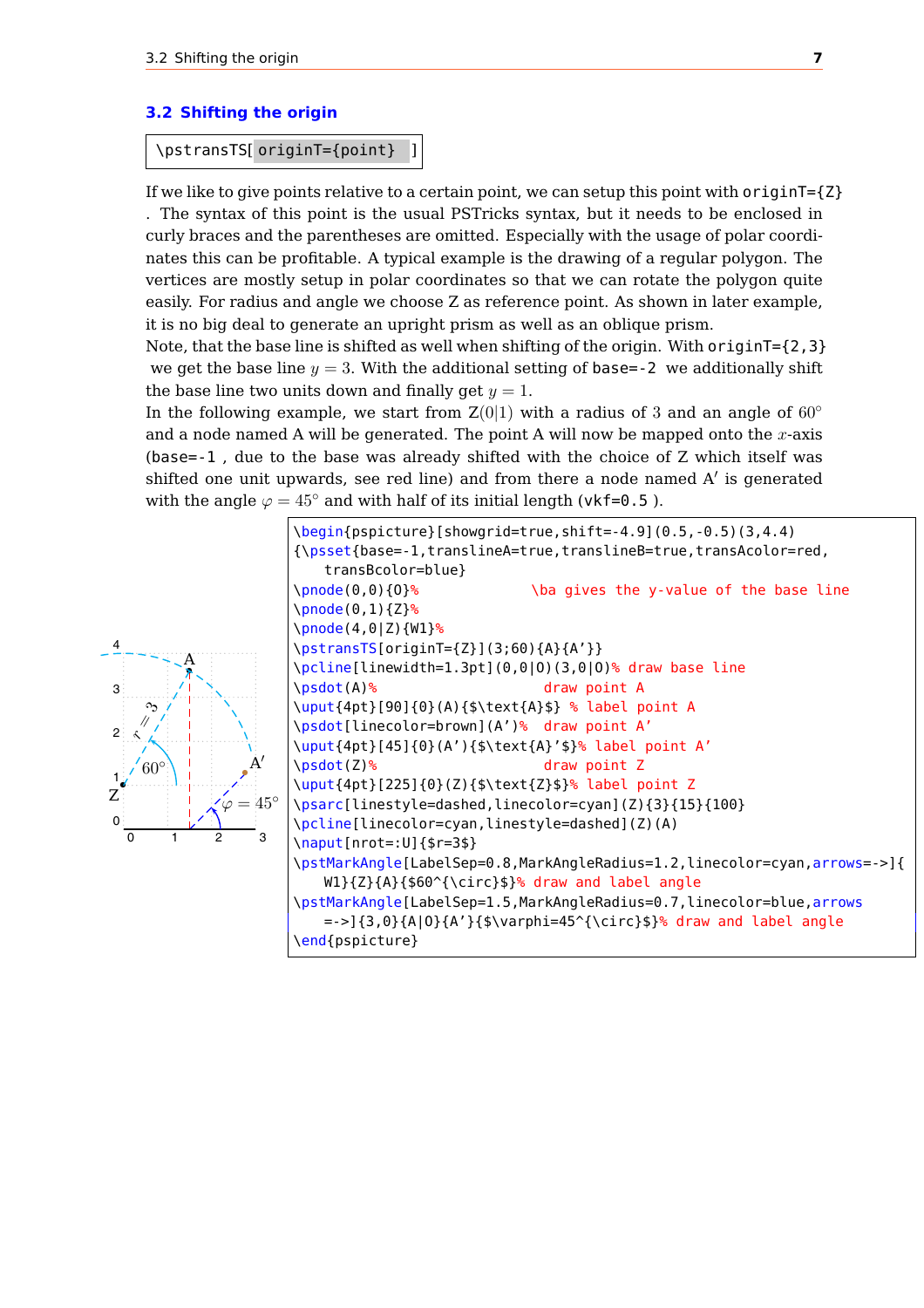## <span id="page-7-0"></span>**3.3 The base given by a point**

```
\pstransTS[ LowPoint=true ,LowP={point} ]
```
There might arise some difficulties in polar coordinates concerning the  $y$ -value of the point through which the base line should go, cause it is not explicitly known. This value for the base however can be calculated easily in most cases using RPN.

For more complex points, the described way might be quite complicated. With the options LowPoint=true and LowP=point the base is setup through this point and an explicitly given base is ignored.

Some examples will be visualized in the following examples. Starting from point Z(4*|*4) we setup a point relatively to Z in polar coordinates. Should the base now go through this point (the transformed point matches with this point), some trigonometrical relations might help. We get however the same result when using the options LowPoint=true and LowP=point .

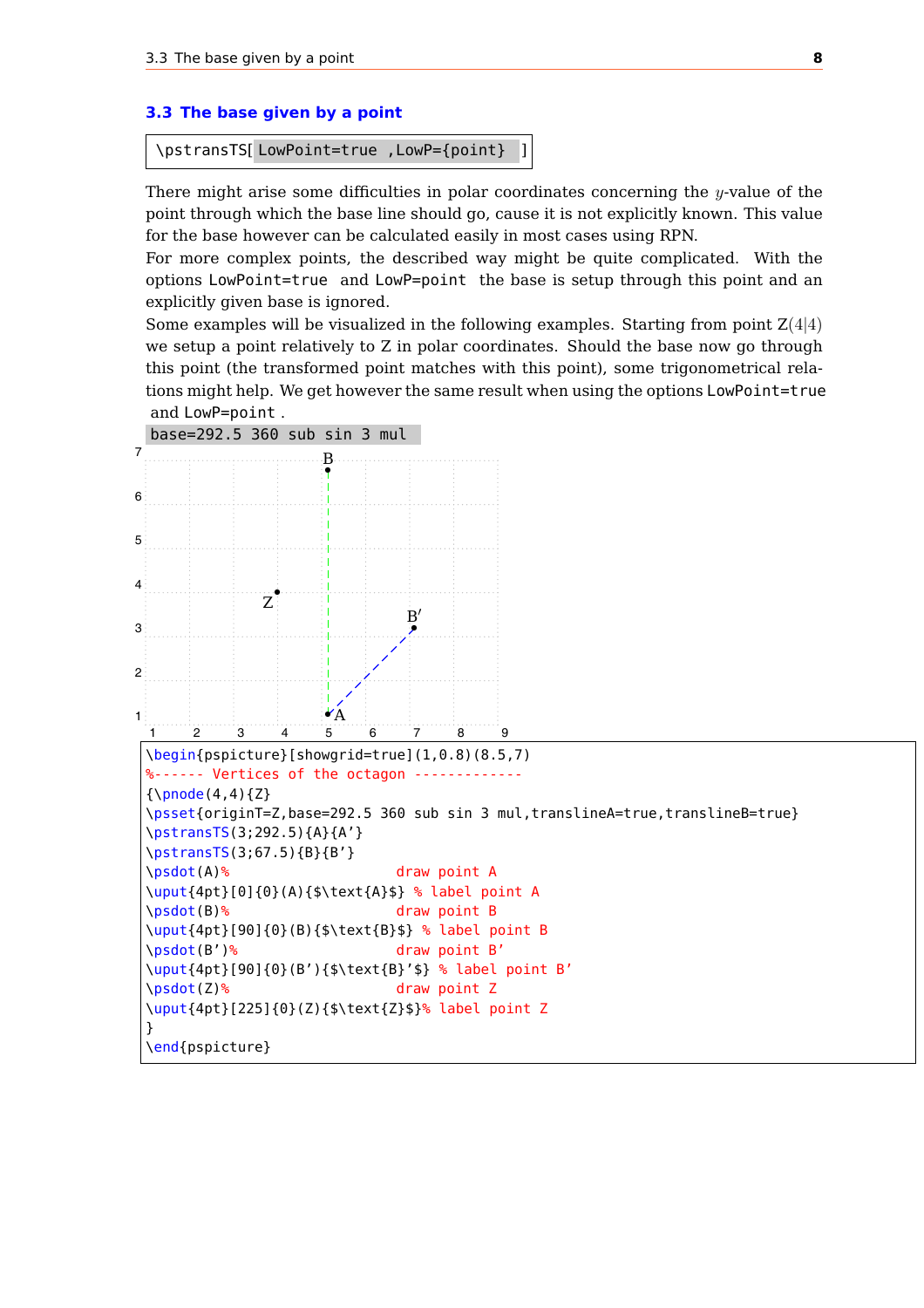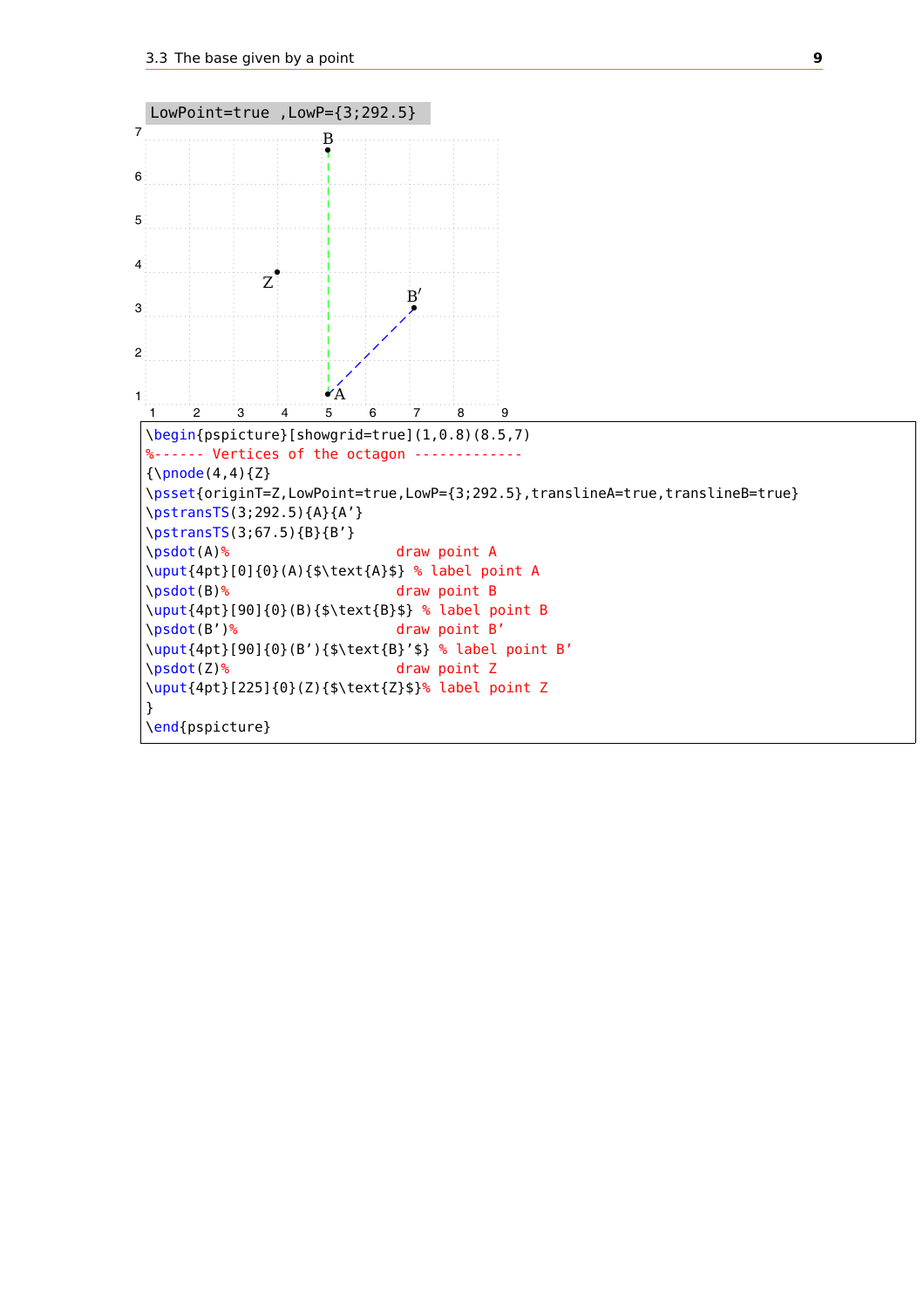It must be pointed out, that with the definition of  $\pmod{r}$  [point] followed by LowP=point , the base is not shifted, which however only becomes noticeable, when the origin was shifted. In this case we write  $\r{\partial(\theta)}{\partial(\theta)$  (pnode(r;phi){point}}. Referring to the previous example, this looks as follows.



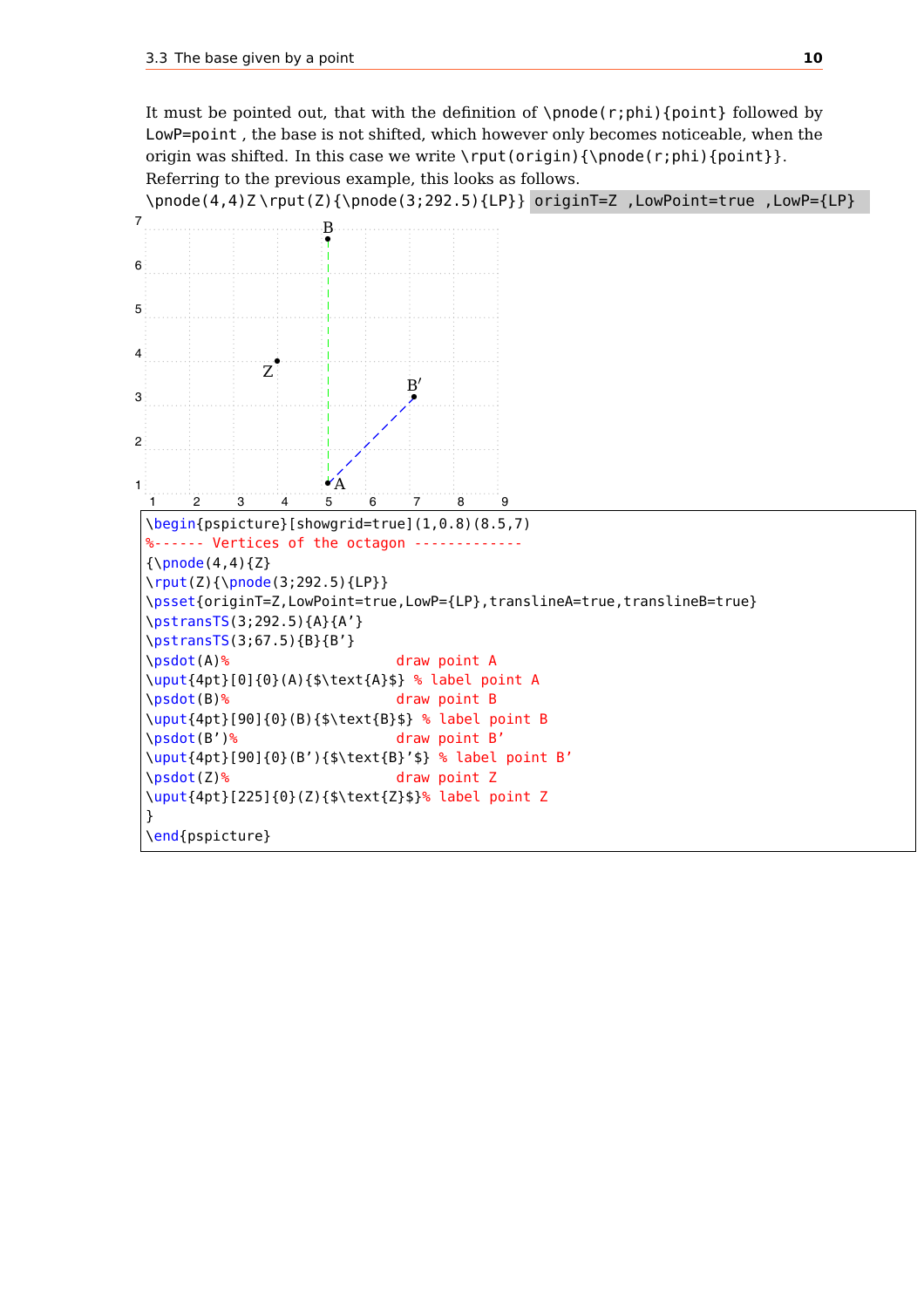A typical example is the regular octagon, where the vertices can easily be given in polar coordinates. Without changing the base explicitly, it goes through the center.

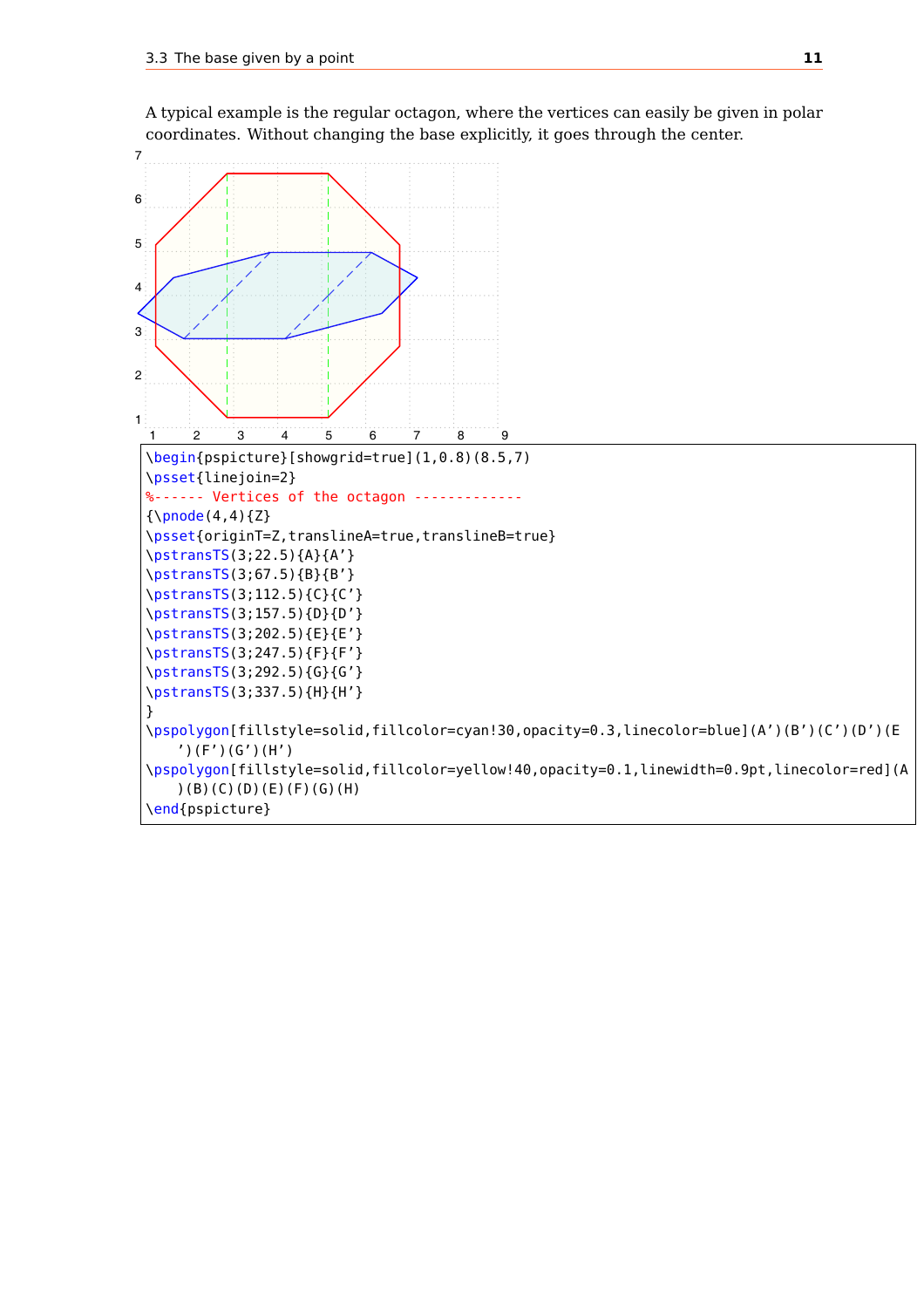If we want to have the base through the lower points, we can calculate the base or use a suitable option.

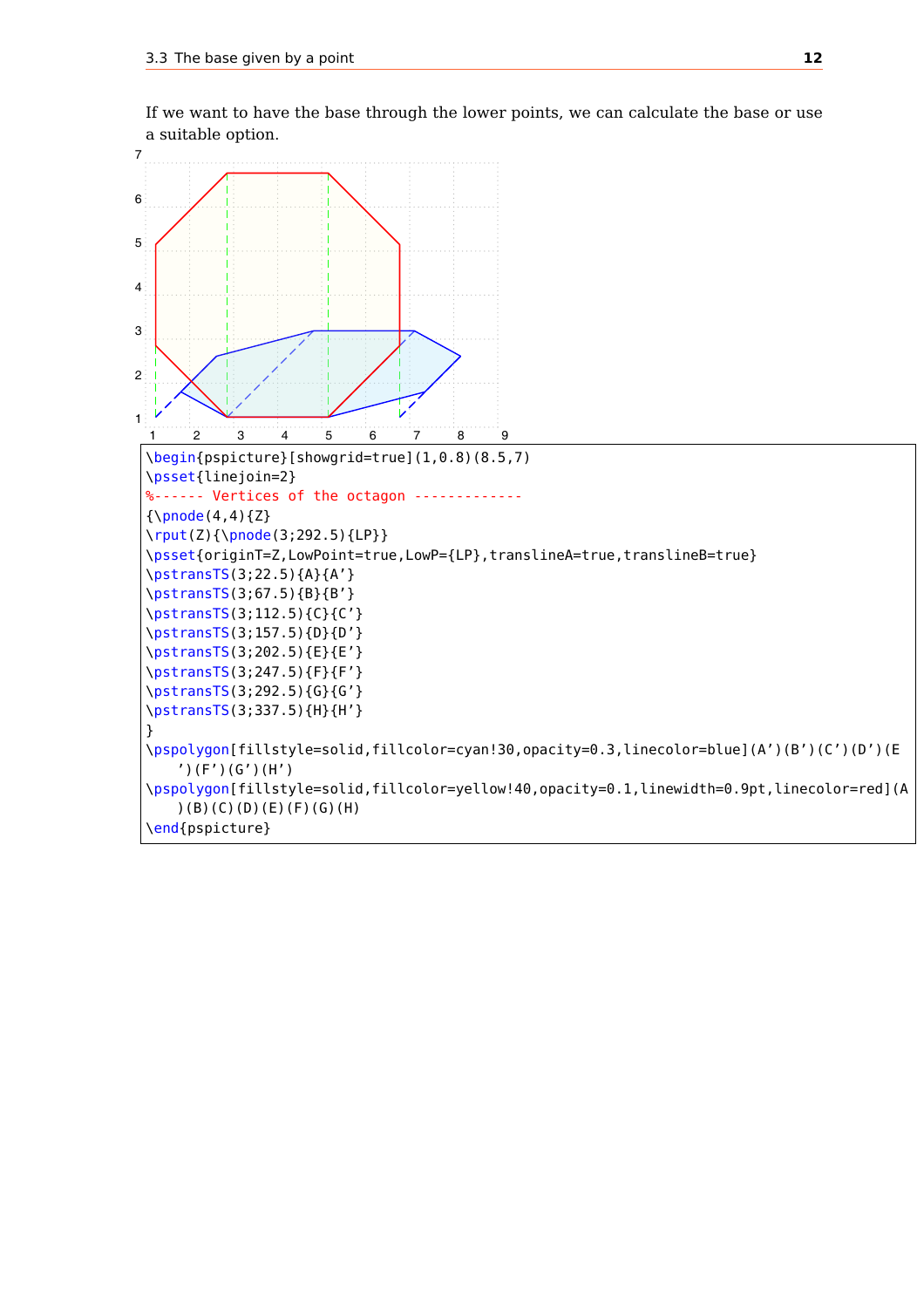# <span id="page-12-0"></span>**3.4 Angle of projection**

\pstransTS[ phi=30 ].

The angle of projection is  $45°$  by default. If you like another angle e.g.  $30°$ , use the optional argument \pstransTS[ phi=30 ].

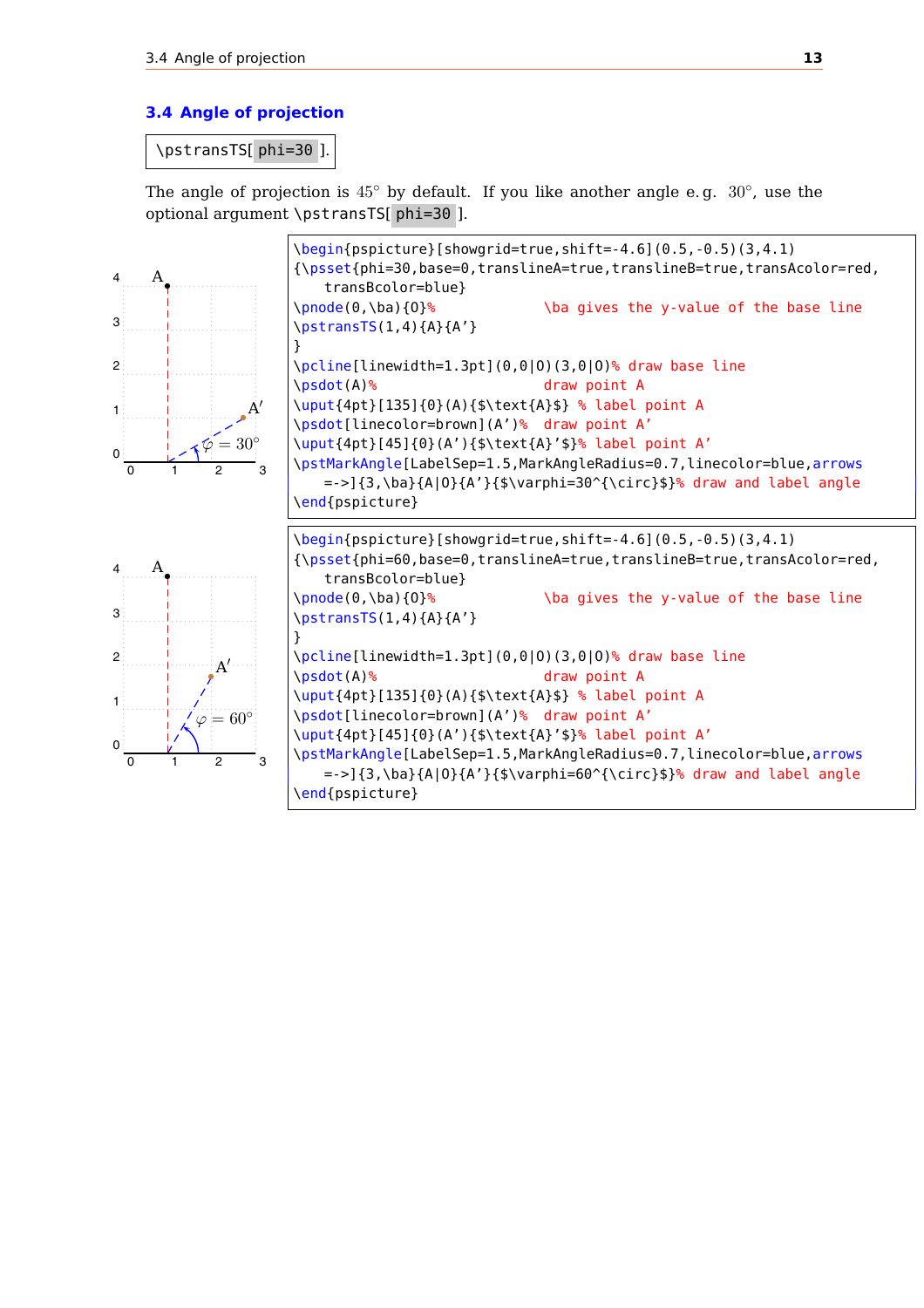## <span id="page-13-0"></span>**3.5 Shortening factor**

\pstransTS[ vkf=0.5 ].

The shortening factor is  $v \kappa f = 0.5$  by default. This means that the distance from the orthogal projected point to the calculated point only has half the length. A possible example is \pstransTS[ vkf=1.2 ]. We are allowed to calculate the shortening factor in RPN as in the following example:

\pstransTS[ vkf=2 sqrt 2 div ]. The shortening factor is then approximately 0.707.

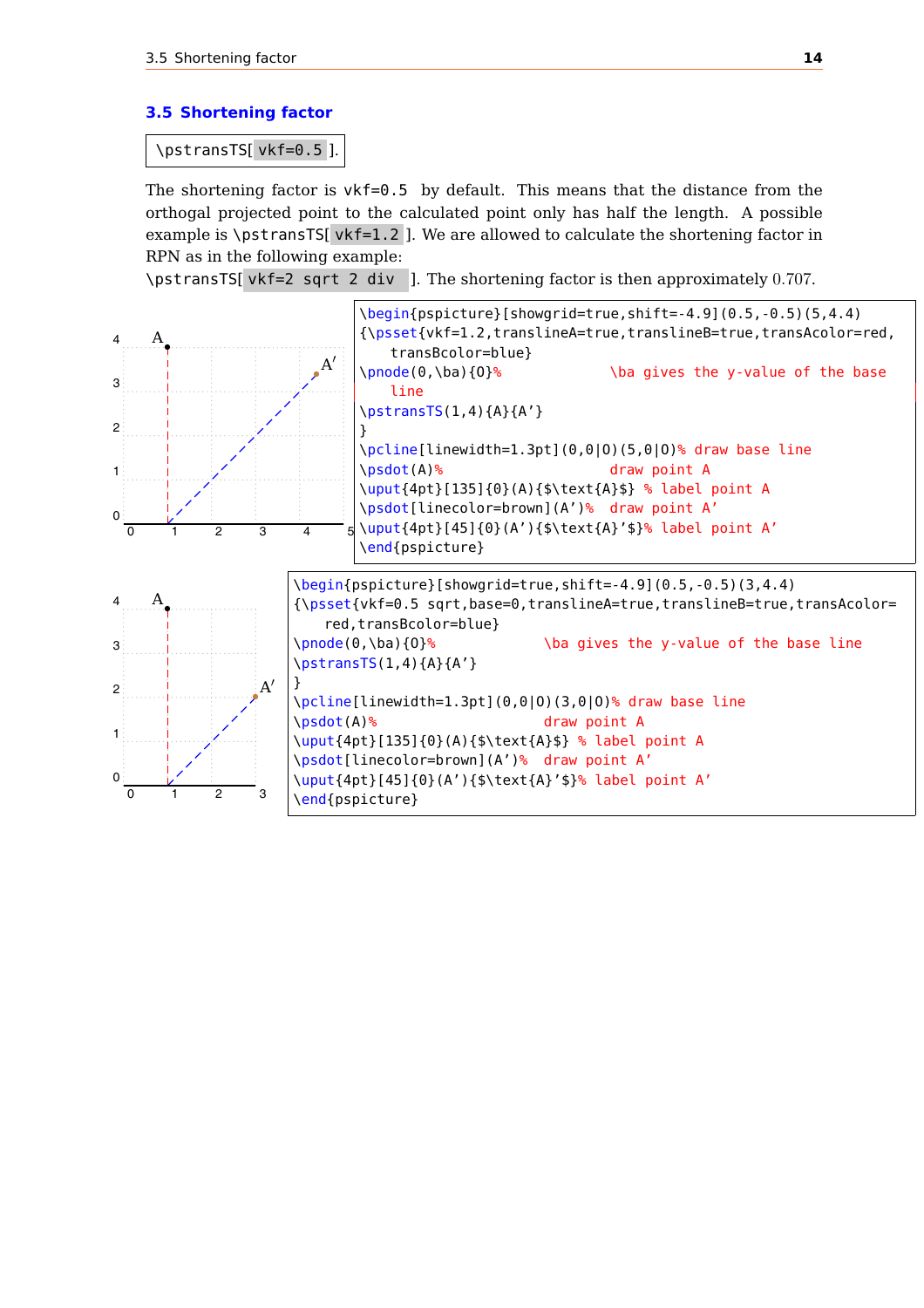## <span id="page-14-0"></span>**3.6 Subsidiary lines and their options**

With the two booleans translineA=true/false and translineB=true/false the subsidiary lines can be shown or not. Their defaults are translineA=false and translineB=false

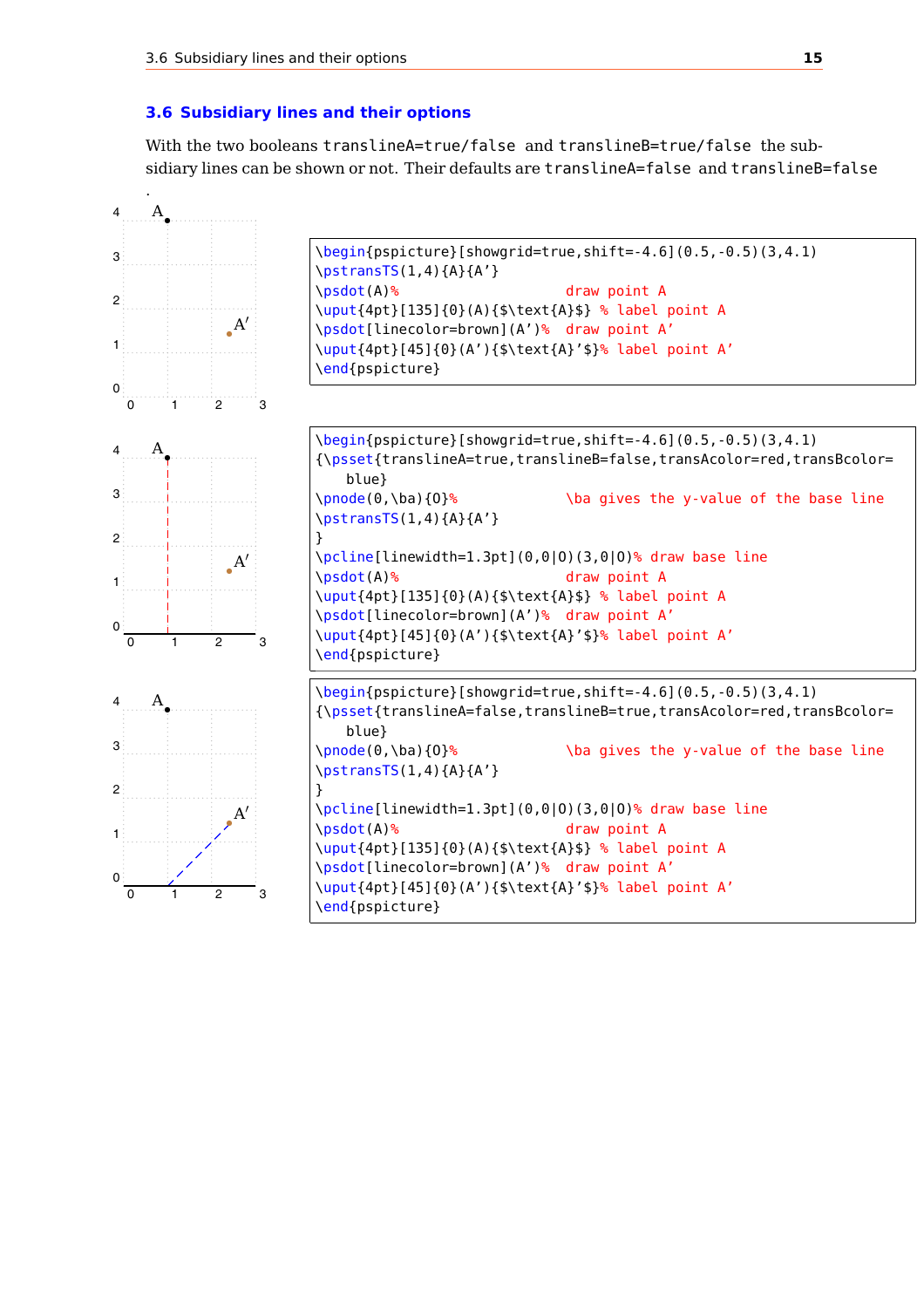Every of the subsidiary lines can individually be setup with three properties: line width, line color and line style. Therefore we define the following options with its defaults.

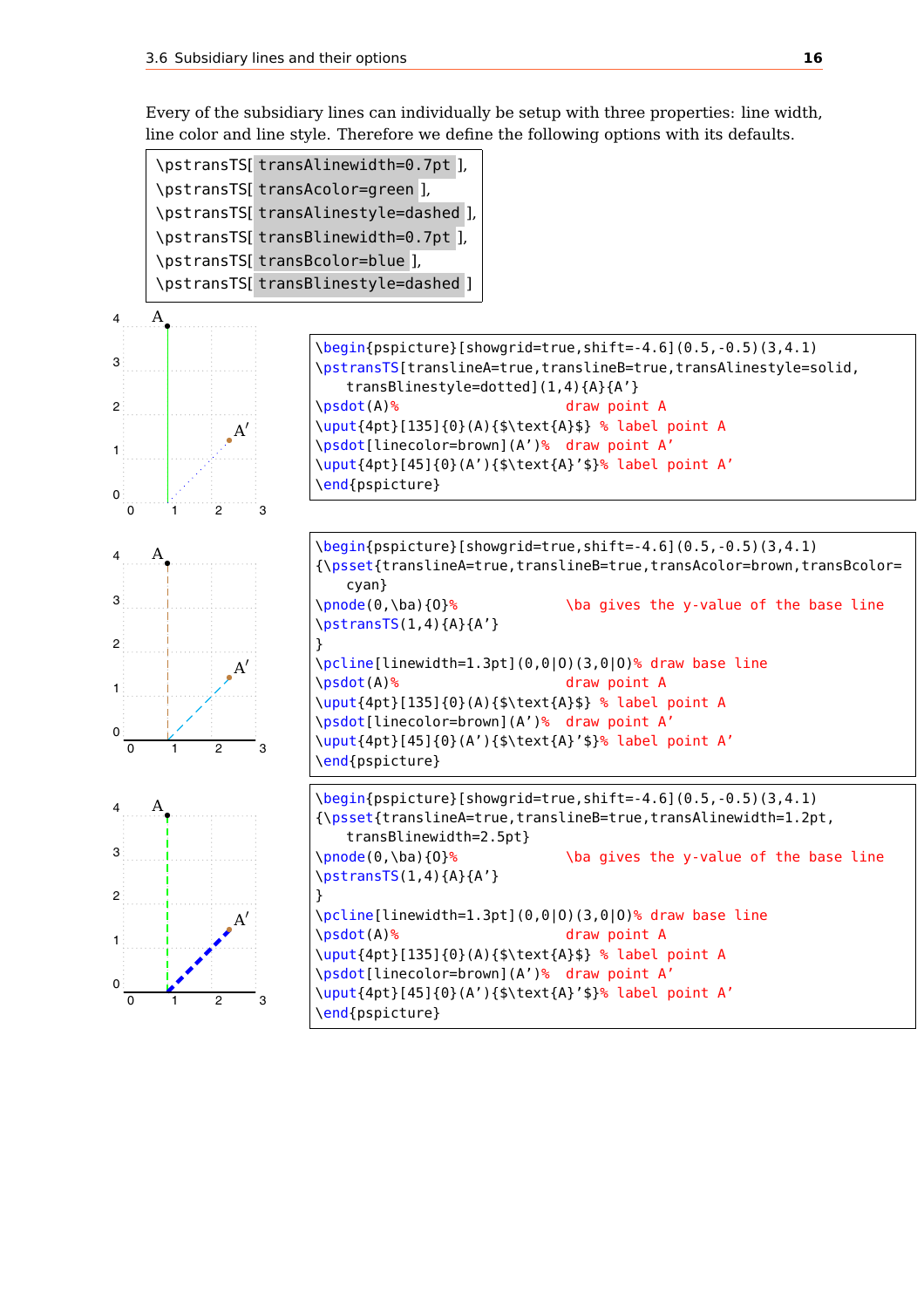### <span id="page-16-0"></span>**4 The macro \pstransTSX**

```
\pstransTSX [Options] (x_A, y_A) {A}{A'}
```
The macro \pstransTSX [Options]  $(x_A, y_A)$ {A}{A'} is used like \pstransTS. Also the parameters have the same names. The only difference is, that the points are projected on a line parallel to the  $y$ -axis.

This case we use, when we want to transform points on the lateral face of the perspective. Therefore, the lateral face needs to spread orthogonally backwards related to the  $x, y$ -plane.

In the following example, the point  $A(0.5|2)$  is projected orthogonally on the line  $x = 2$ (see green dashed line) und from there with an angle of  $\varphi = 45^\circ$  and with a shortening factor of a (vkf=0.5) a node named A $^{\prime}$  is generated.



## <span id="page-16-1"></span>**4.1 Symmetry of the transformation**

As shown in the example above the points laying in the object left to the base are transformed further away than those laying right. This might disturb, if we want to transform points onto the lateral face. The following example will discuss this problem. It is three o'clock, after the transformation onto the lateral face it is nine o'clock. (Note: base=1 means, that the base is  $x = 2$ , cause origin  $I = \{1,2\}$  shifts the origin, from which the base is counted positive to the right.)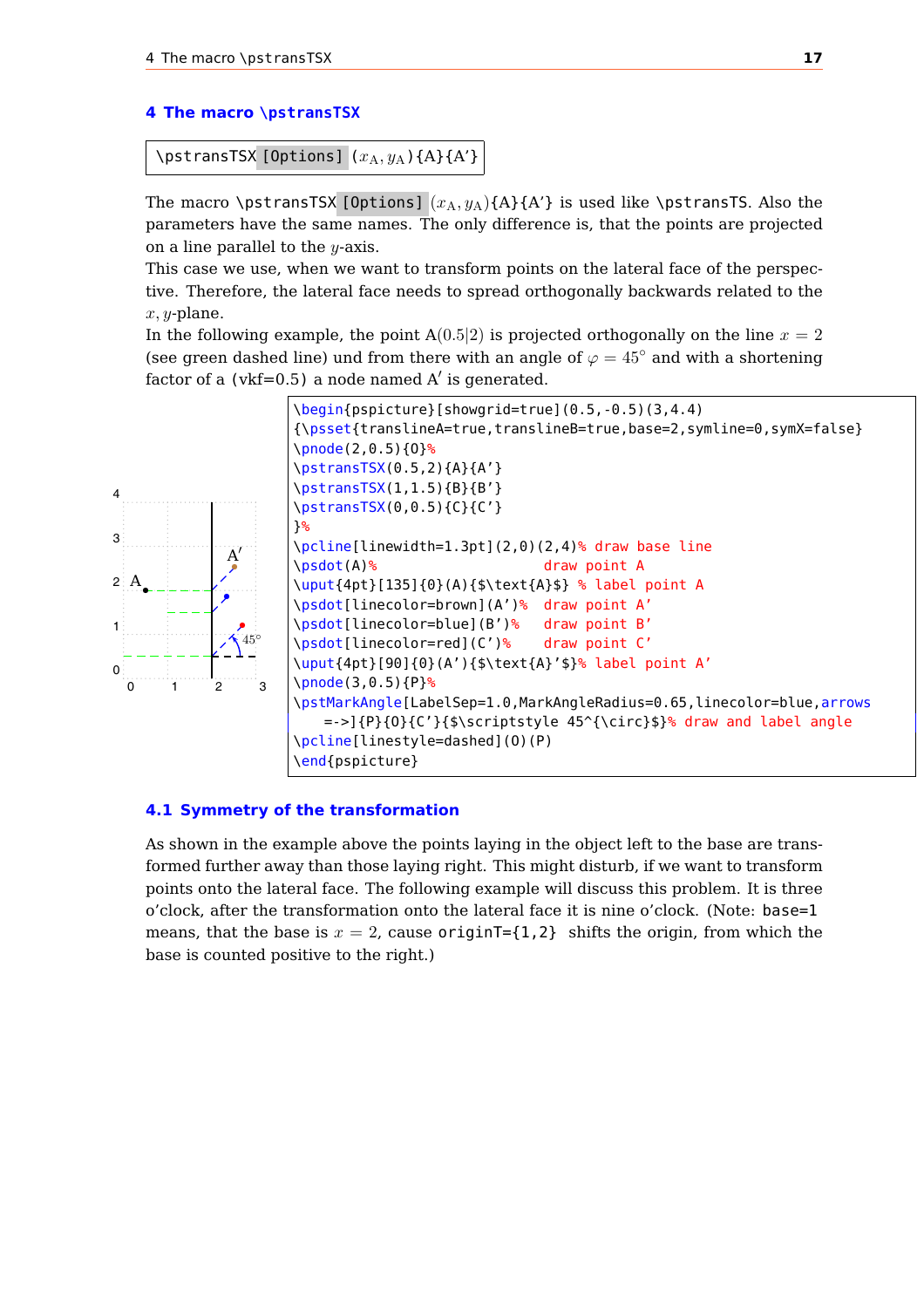

A corresponding symmetrical transformation we get with symX=true,symline=0 which is the default. (Note as well, that symline=0 gives the symmetry axis relatively to originT={UZ}. Thus, the symmetry axis is  $x = 1$ .)



Another effect with the macro \pstransTSX can be achieved by the parameter deltaphi= $\dots$ with which we can increase or decrease the projection angle for some objects locally and leaving the setting of  $phi$ i... globally. deltaphi=... adds/subtracts the given projection angle by that value. The result looks like an object swinging out the lateral face.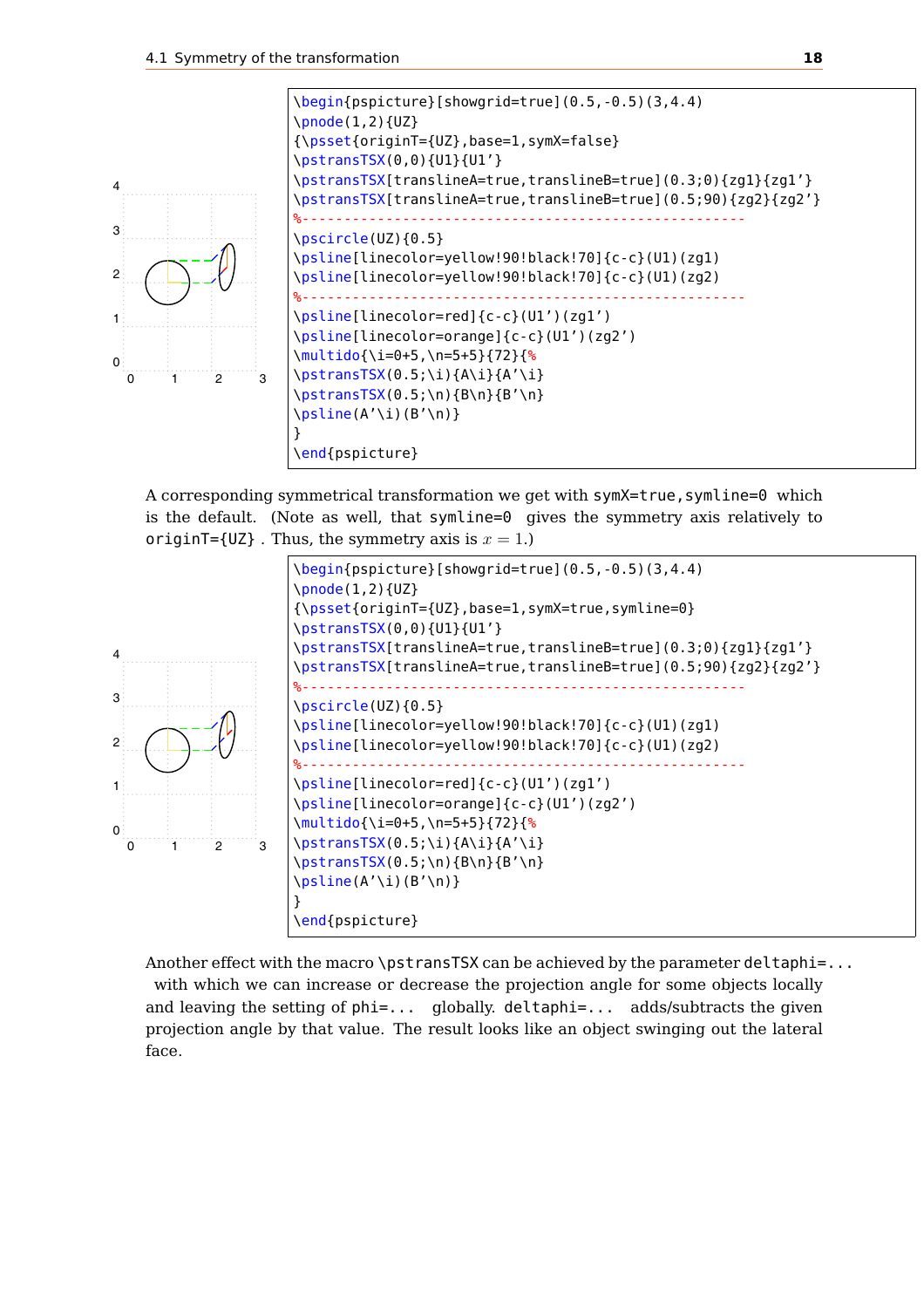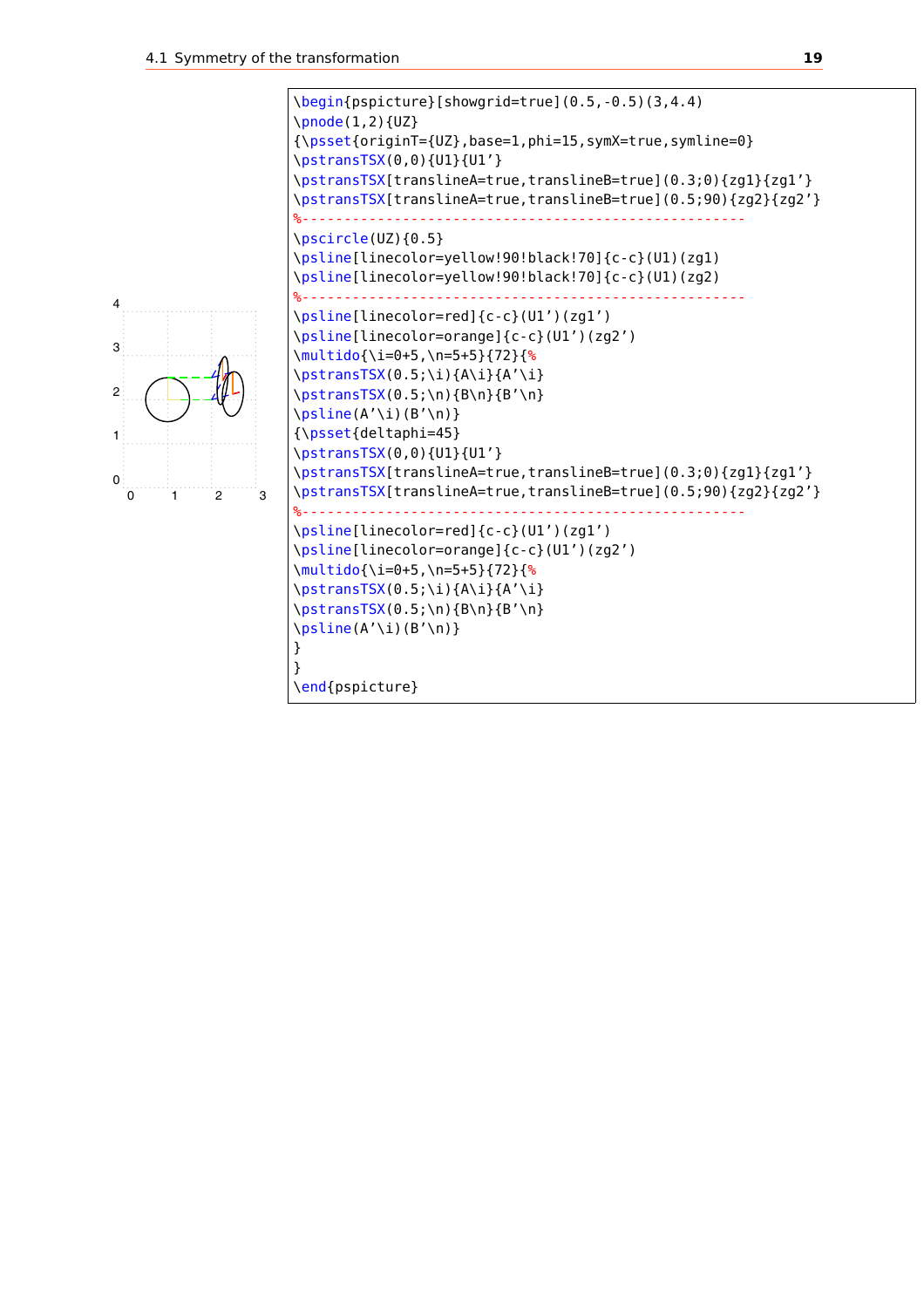#### <span id="page-19-0"></span>**5 The macro \pstransTSK**

```
\pstransTSK [Options] (x_A, y_A){length}{A}{A'}
```
If the edges that should be transformed run vertically in the  $x, y$ -plane, they are projected orthogonally to the base line and from there transformed by a chosen angle and eventually by a shortening factor. The orthogonal projection of all points of a vertical edge end in the intersection point of this edge with the base line. Choosing a proper base, the intersection point of the vertical edge with the base line is a vertex of the geometrical object. In that special case it is sufficient to only project one of the vertices of the vertical line—such as doing it, constructing a perspective of the edges vertical to the  $x, y$ -plane (leading to the back) of a three-dimensional body with a given projection angle and a choden shortening factor. Thus, the projection can be reduced, cause only half of the vertices need to be transformed by a simple shifting.

The macro \pstransTSK shifts a point to be setup in parentheses. The length of the shift is calculated by the value given after it in curly braces multiplied with the shortening factor that is vkf=0.5 by default. The angle of the shifting in relation to the horizontal  $(x\text{-axis})$ ,  $45^\circ$  by default, can be varied by  $\text{phi}$ .... The subsidiary lines can be shown or hidden. The options of the subsidiary lines can be varied.

The following set of examples will make this clearer.

First we setup the points of a square that lays in  $x, y$ -plane. These points we give the node names A, B, C and D. The transformed points are shifted by two units (the length  $4$  is multiplied by the shortening factor  $0.5$ ) and the transformed nodes names A', B', C' and  $D'$  are calculated and stored under that names.



With some other angles this looks as follows: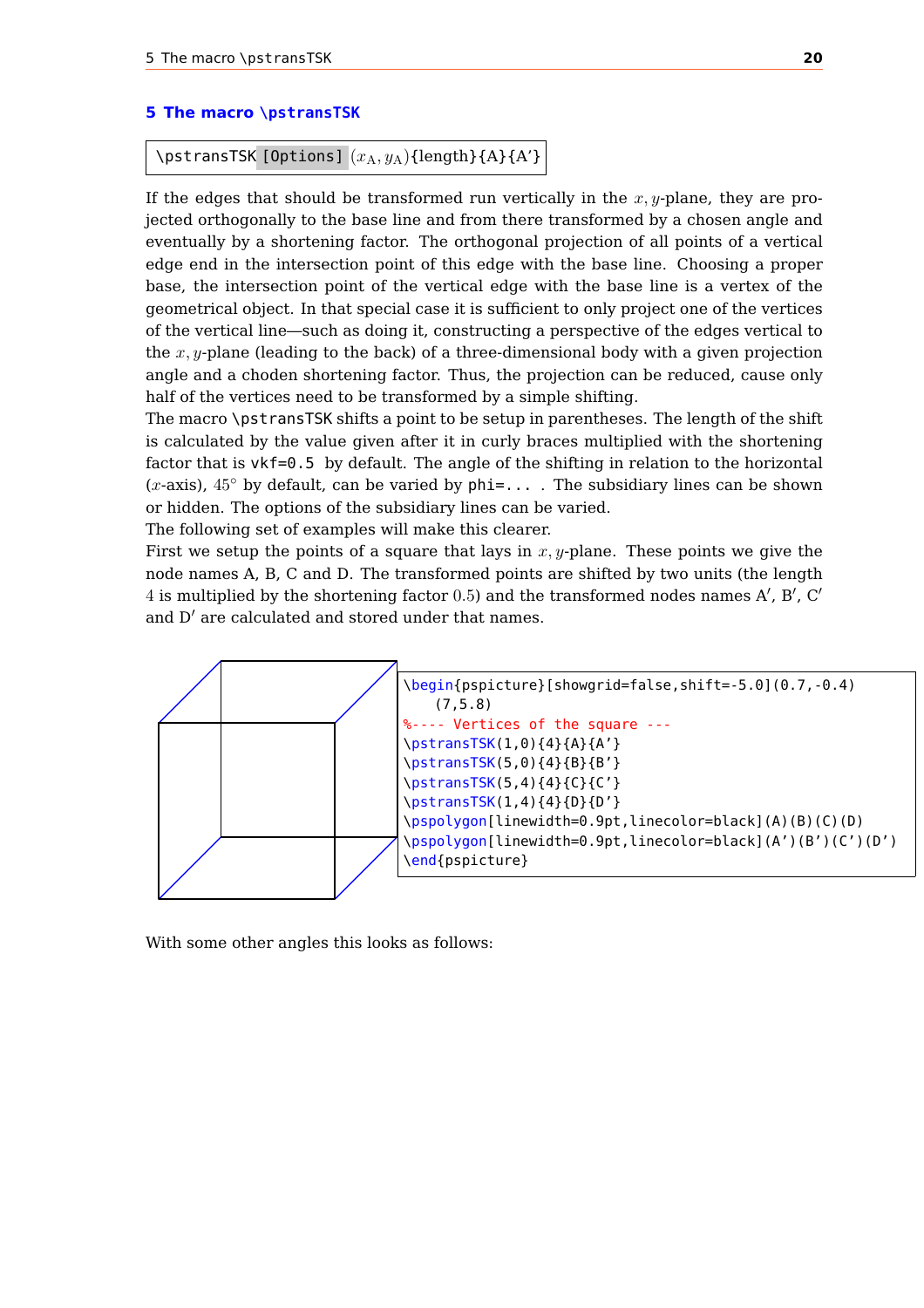

A change of the shortening factor leads to the following designs.



```
\begin{pspicture}[showgrid=false,shift=-5.0](0.7,-0.4)
   (7,5.8)
%---- Vertices of the square ---
\psset{vkf=0.25}
\pstransTSK(1,0){4}{A}{A'}
\pstransTSK(5,0){4}{B}{B'}
\pstransTSK(5,4){4}{C}{C'}
\pstransTSK(1,4){4}{D}{D'}
\pspolygon[linewidth=0.9pt,linecolor=black](A)(B)(C)(D)
\pspolygon[linewidth=0.9pt,linecolor=black](A')(B')(C')(D')
\end{pspicture}
```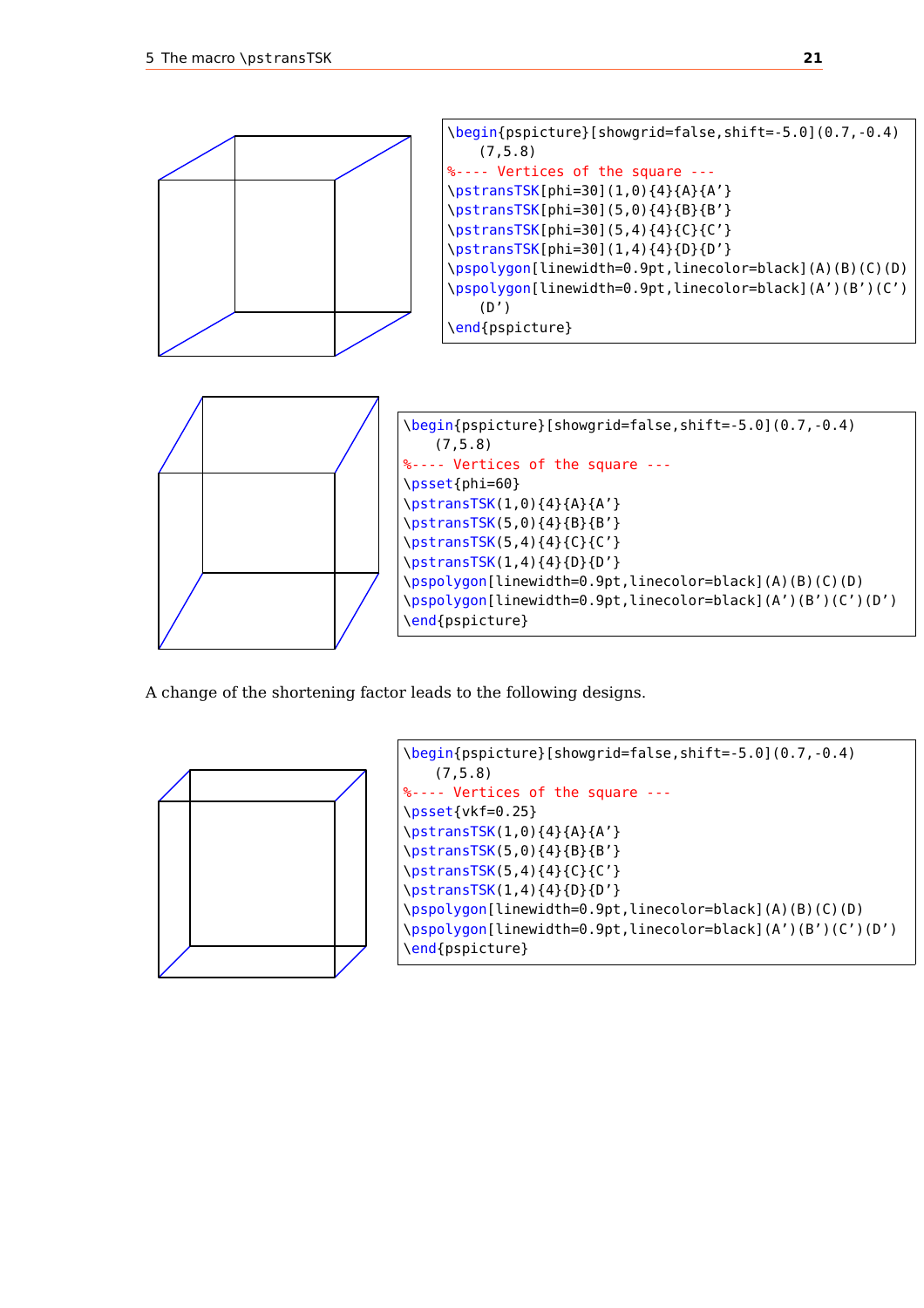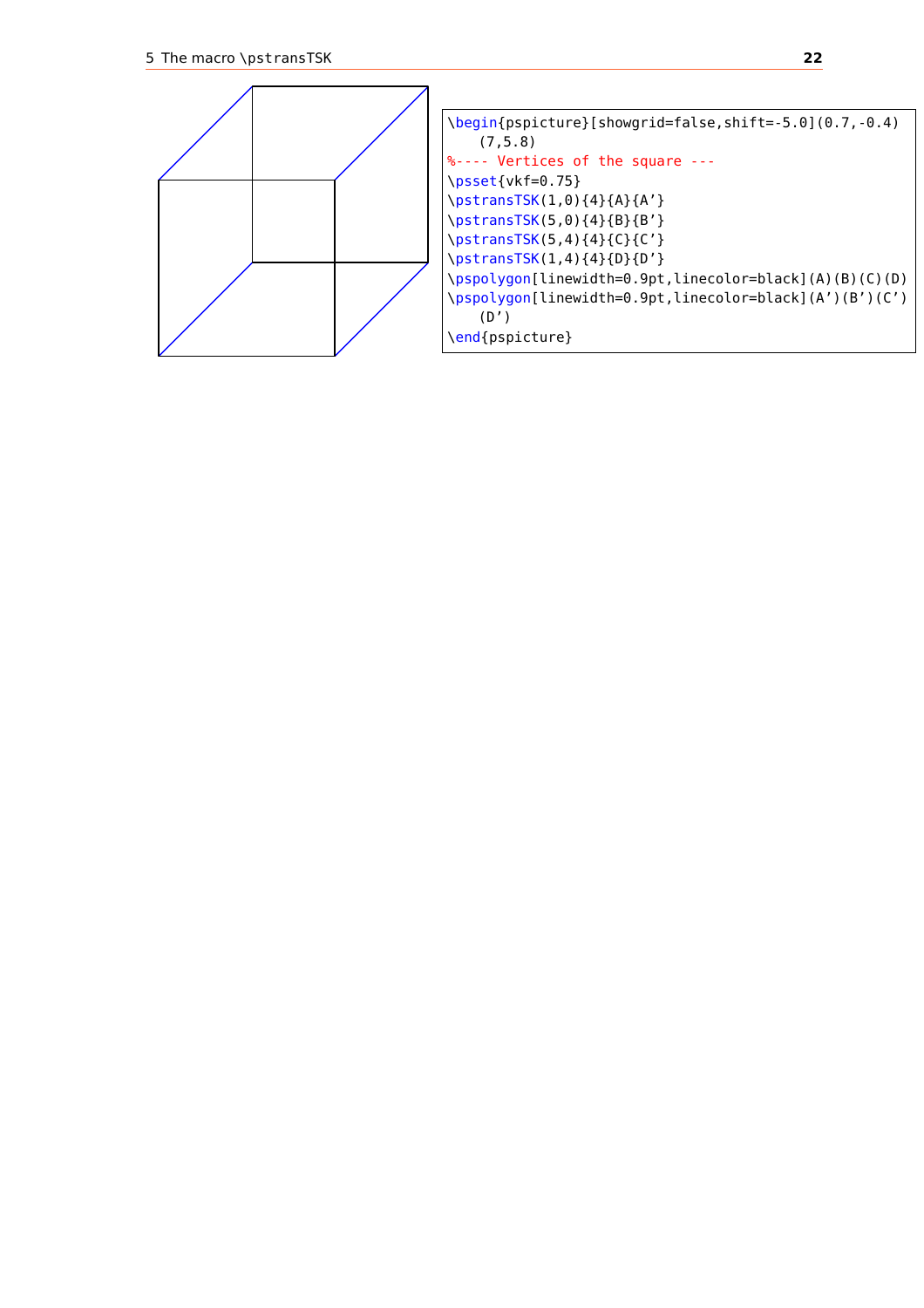## <span id="page-22-0"></span>**6 The macro \psboxTS**

\psboxTS [Options]  $(x, y, z)$ {length in x}{width in y}{height in z}{color}

With the macro \psboxTS we can easily draw cuboids. For its three coordinates we use the left, bottom vertex in the back and put them in parentheses separated by commas, followed by its length, width and height and last by its color—all these four arguments are put in curly braces.

With the option hideline=true the hidden lines are shown with the keys hidelinewidth= , hidelinestyle= and hidecolor= .

With the option different col=true we can give the three visible faces different colors. The color of the right side can changed with facecolorR= , the color of the top can changed with facecolorT= . The frontcolor is the color in curly braces.

This macro and the others as well can be used in combination with the pst-3dplot package with the settings: coorType=1 , xThreeDunit=vkf and phi = 180 Alpha sub .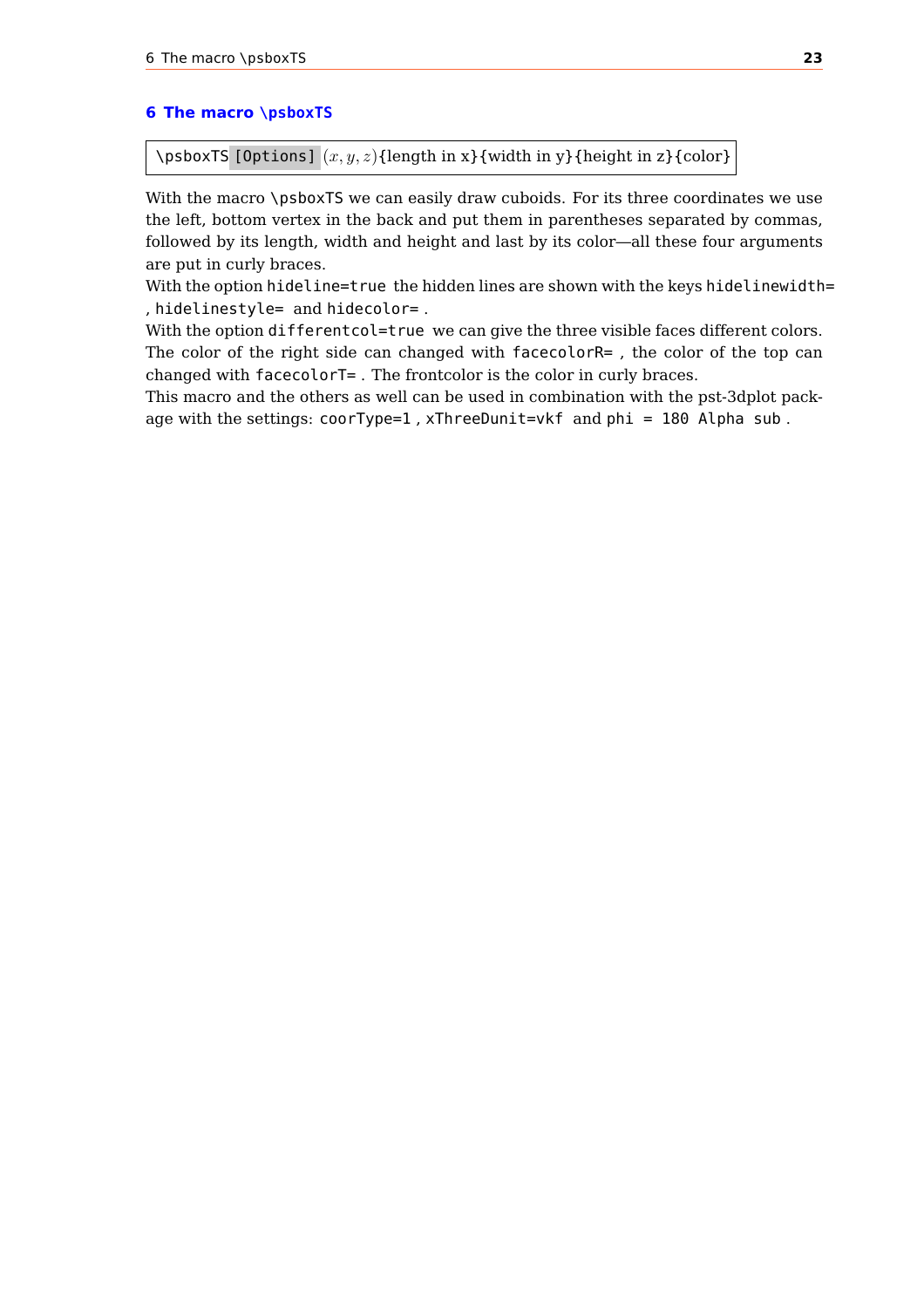

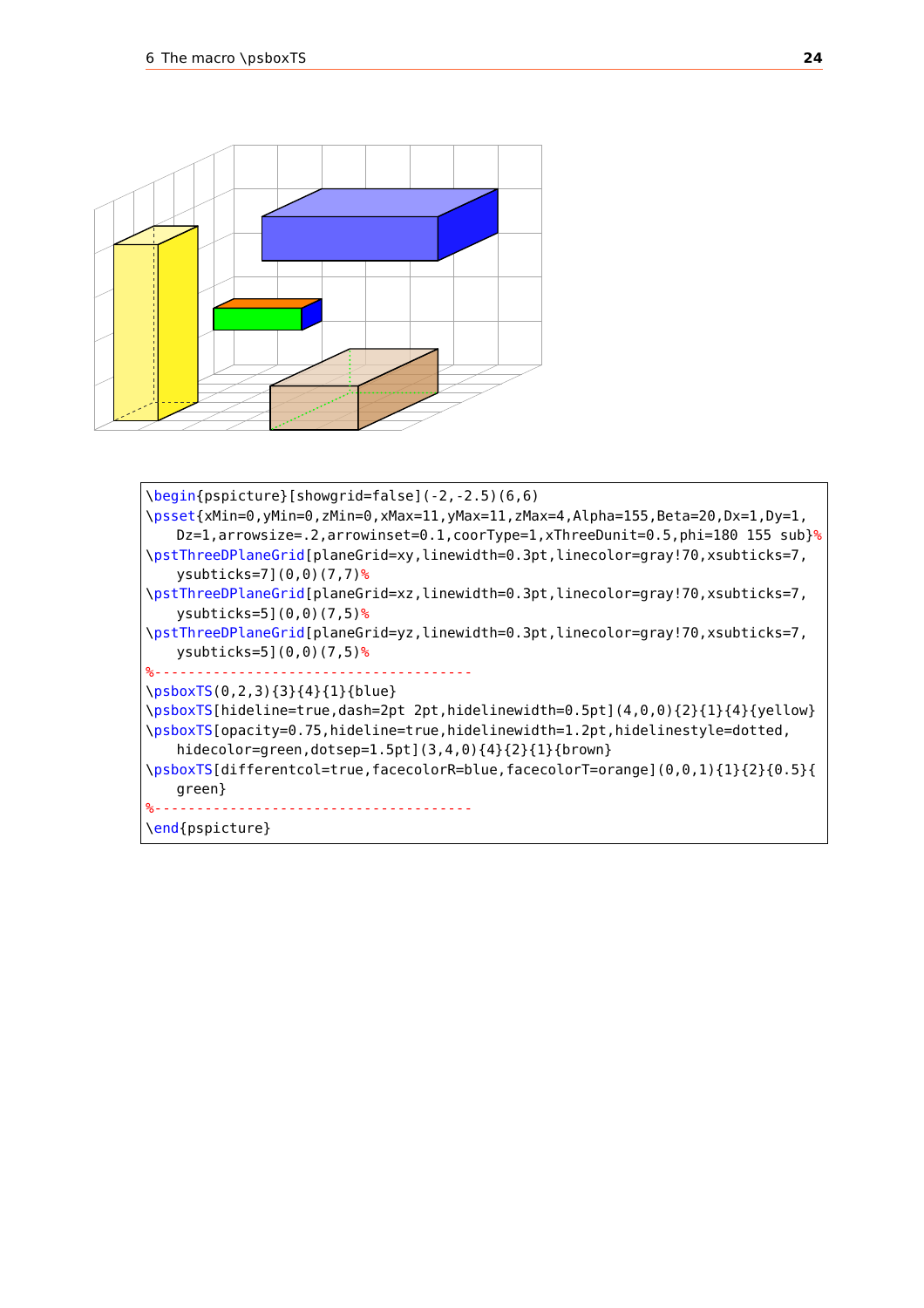## <span id="page-24-0"></span>**7 Macros for circles and arcs**

\psCircleTS [Options] {Radius}, \psCircleTSX [Options] {Radius}



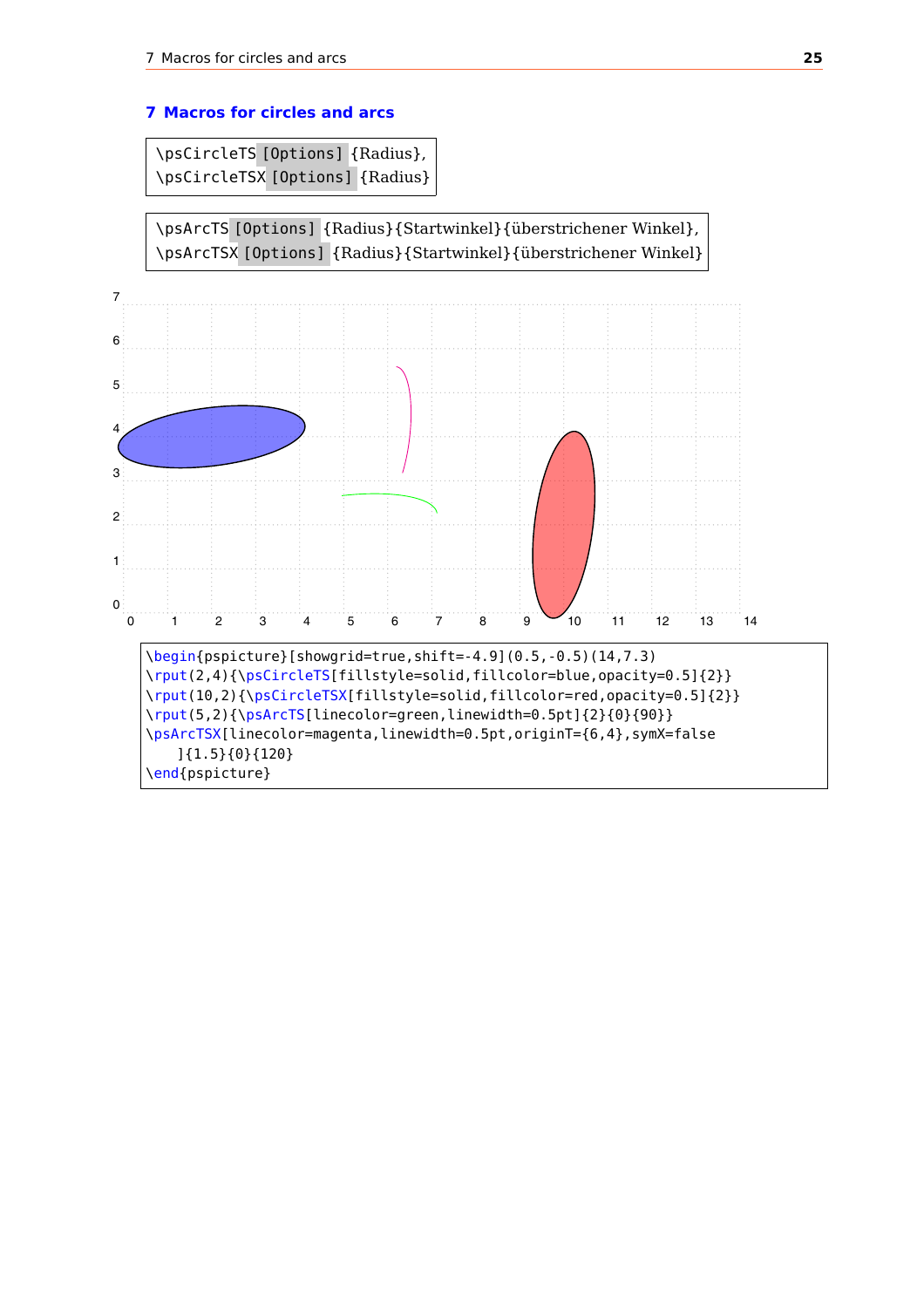## <span id="page-25-0"></span>**8 Macro for cylinder**

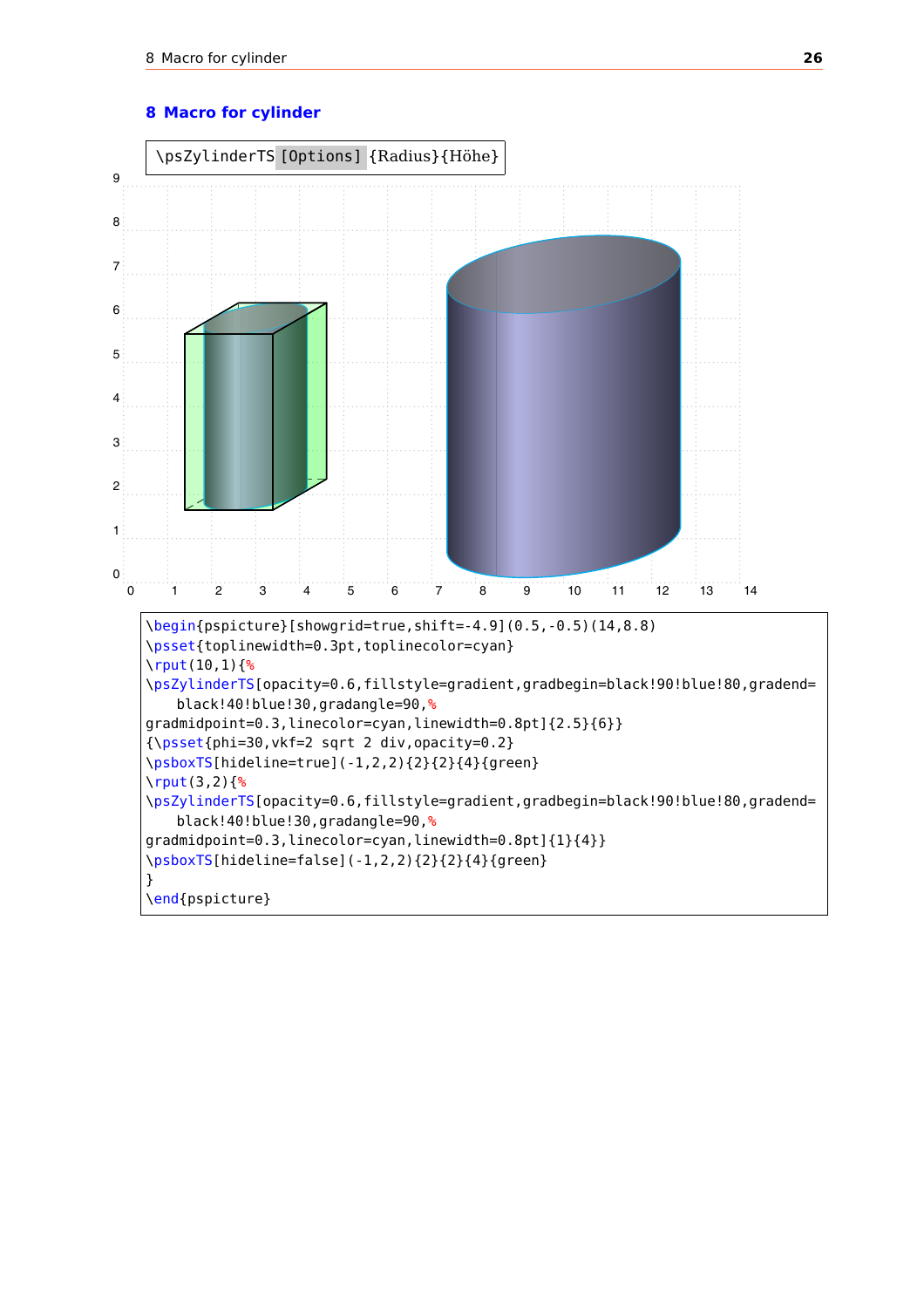The following additional options are possible for the cylinder so that the top surface of the cylinder can be designed independently.

```
\pstransTS[ topfillstyle ],
\pstransTS[ topmidpoint ],
\pstransTS[ topangle ],
\pstransTS[ toplinecolor ],
\pstransTS[ topfillcolor ],
\pstransTS[ toplinewidth ]
```
In addition, with hideline=true , hidelinewidth= , hidelinestyle= and hidecolor= covert line of the cylinder with different attributes are displayed.

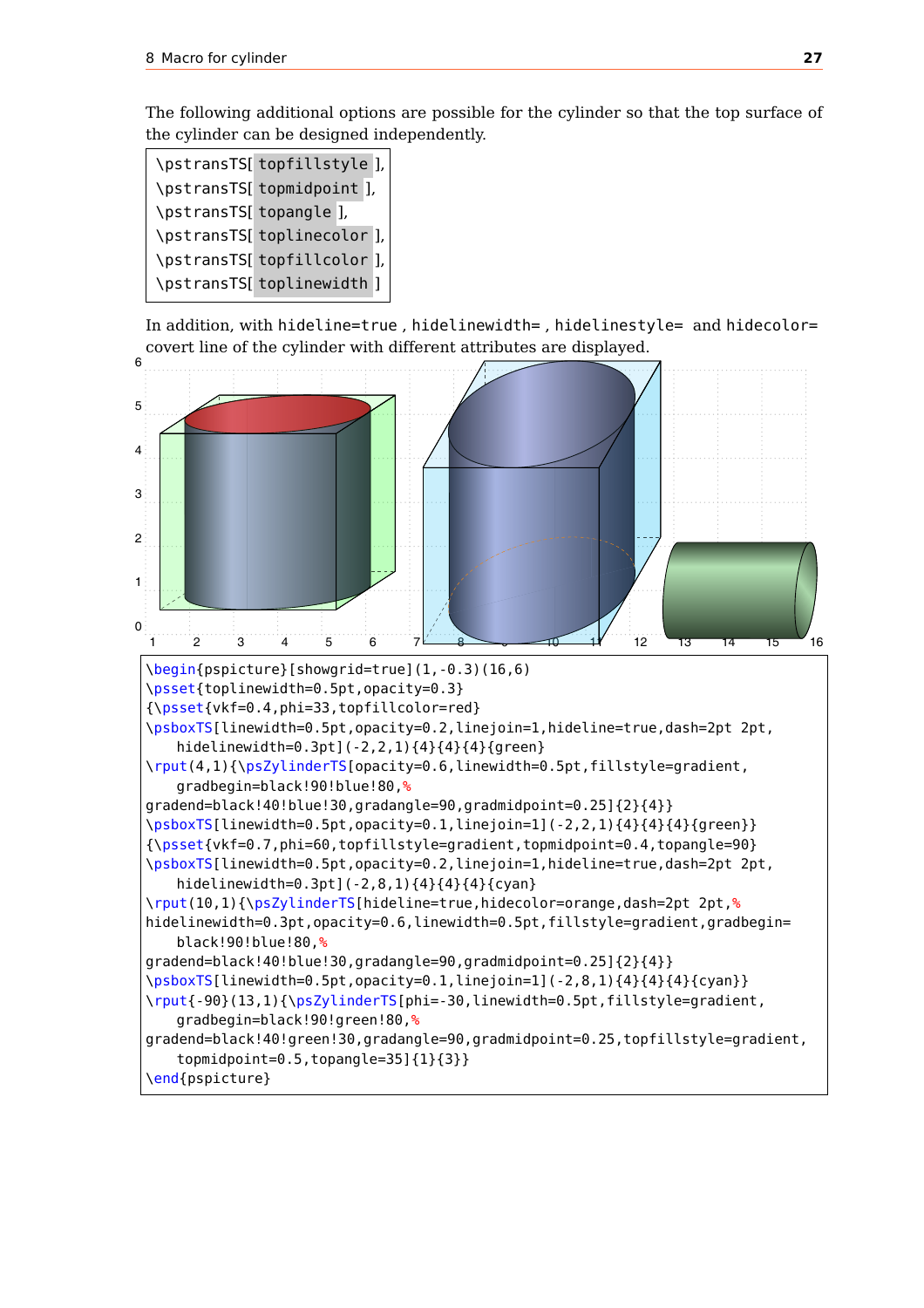<span id="page-27-0"></span>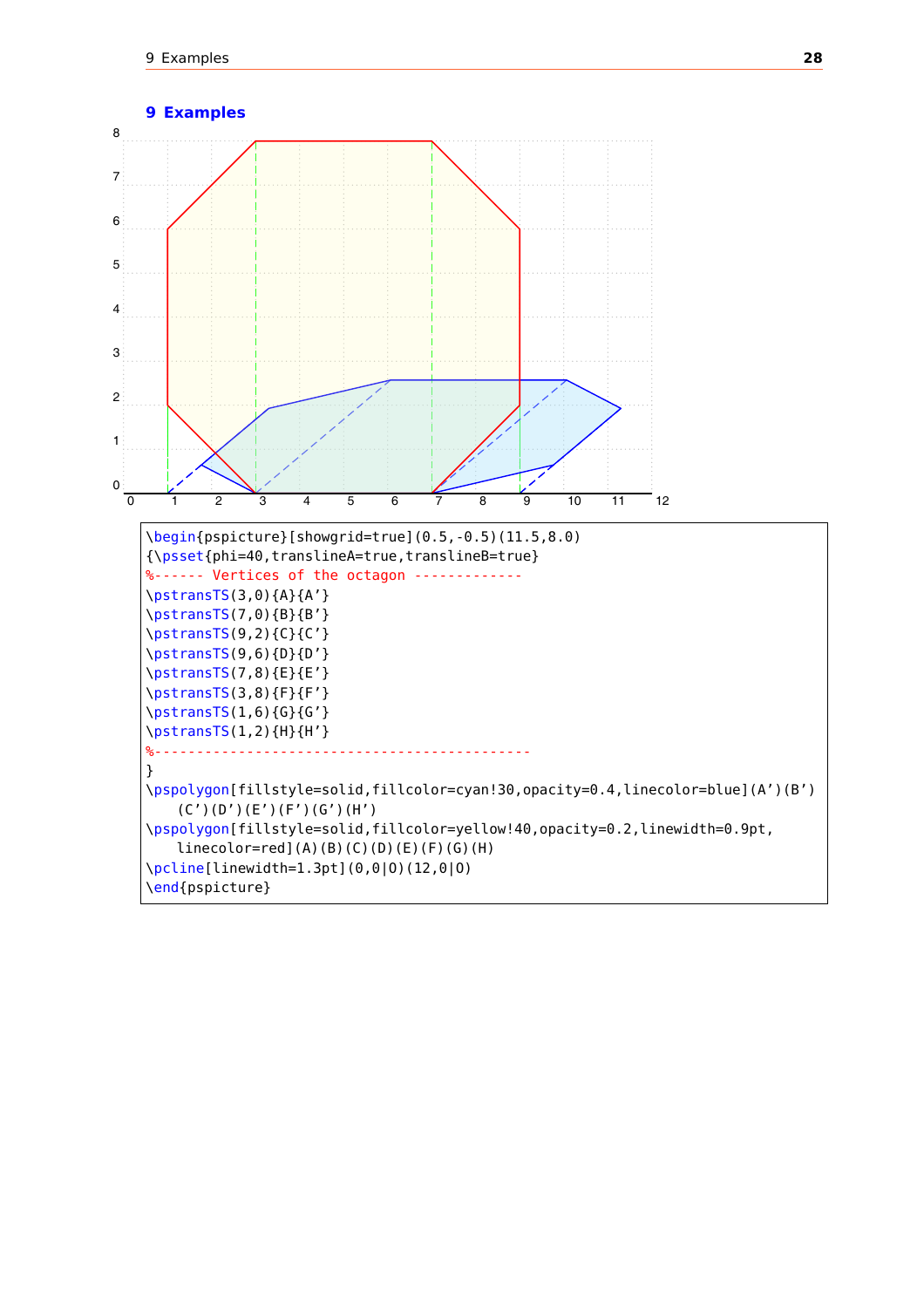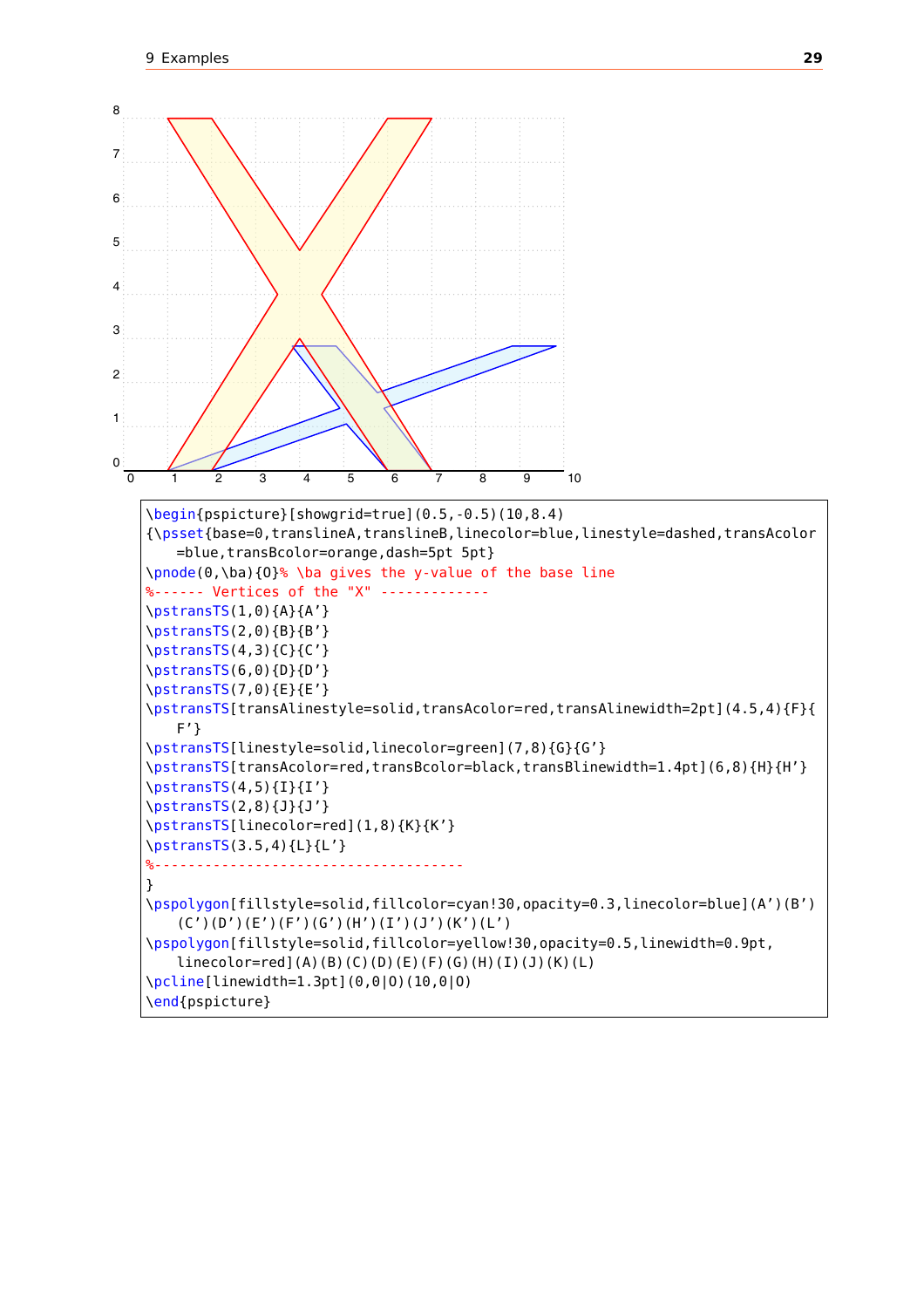

```
\psscalebox{0.7}{%
\begin{pspicture}[showgrid=false](0.5,-0.5)(10,9.4)
\def\lange{2 sqrt 2 mul}
{\psset{phi=30,base=0,translineK,translinestyle=dashed,linecolor=blue,linejoin
   =2,fillstyle=solid,opacity=0.5}
%------ Vertices of the "X" -------------
\pstransTSK(1,0){\lange}{A}{A'}
\pstransTSK(2,0){\lange}{B}{B'}
\pstransTSK(4,3){\lange}{C}{C'}
\pstransTSK(6,0){\lange}{D}{D'}
\pstransTSK(7,0){\lange}{E}{E'}
\pstransTSK(4.5,4){\lange}{F}{F'}
\pstransTSK(7,8){\lange}{G}{G'}
\pstransTSK(6,8){\lange}{H}{H'}
\pstransTSK(4,5){\lange}{I}{I'}
\pstransTSK(2,8){\lange}{J}{J'}
\pstransTSK(1,8){\lange}{K}{K'}
\pstransTSK(3.5,4){\lange}{L}{L'}
%-------------------------------------
\pspolygon[linestyle=dashed](A')(B')(C')(D')(E')(F')(G')(H')(I')(J')(K')(L')
\pspolygon[fillcolor=cyan!30,linestyle=none](B)(B')(C')(C)
}
\psIntersectionPoint(C')(B')(C)(D){S1}
\psline(B)(B')(S1)
\psIntersectionPoint(H)(I)(I')(J'){S2}
\psline(J')(S2)
{\psset{phi=30,base=0,translineK,translinestyle=dashed,linecolor=blue,linejoin
   =2,fillstyle=solid,opacity=0.5}
\pspolygon[fillcolor=cyan!30](E)(E')(F')(F)
\pspolygon[fillcolor=cyan!30](F)(F')(G')(G)
\pspolygon[fillcolor=cyan!30](G)(G')(H')(H)
\pspolygon[fillcolor=cyan!30,linestyle=none](I)(I')(J')(J)
\pspolygon[fillcolor=cyan!30](J)(J')(K')(K)
\pspolygon[fillcolor=orange!60](A)(B)(C)(D)(E)(F)(G)(H)(I)(J)(K)(L)}
\end{pspicture}}
```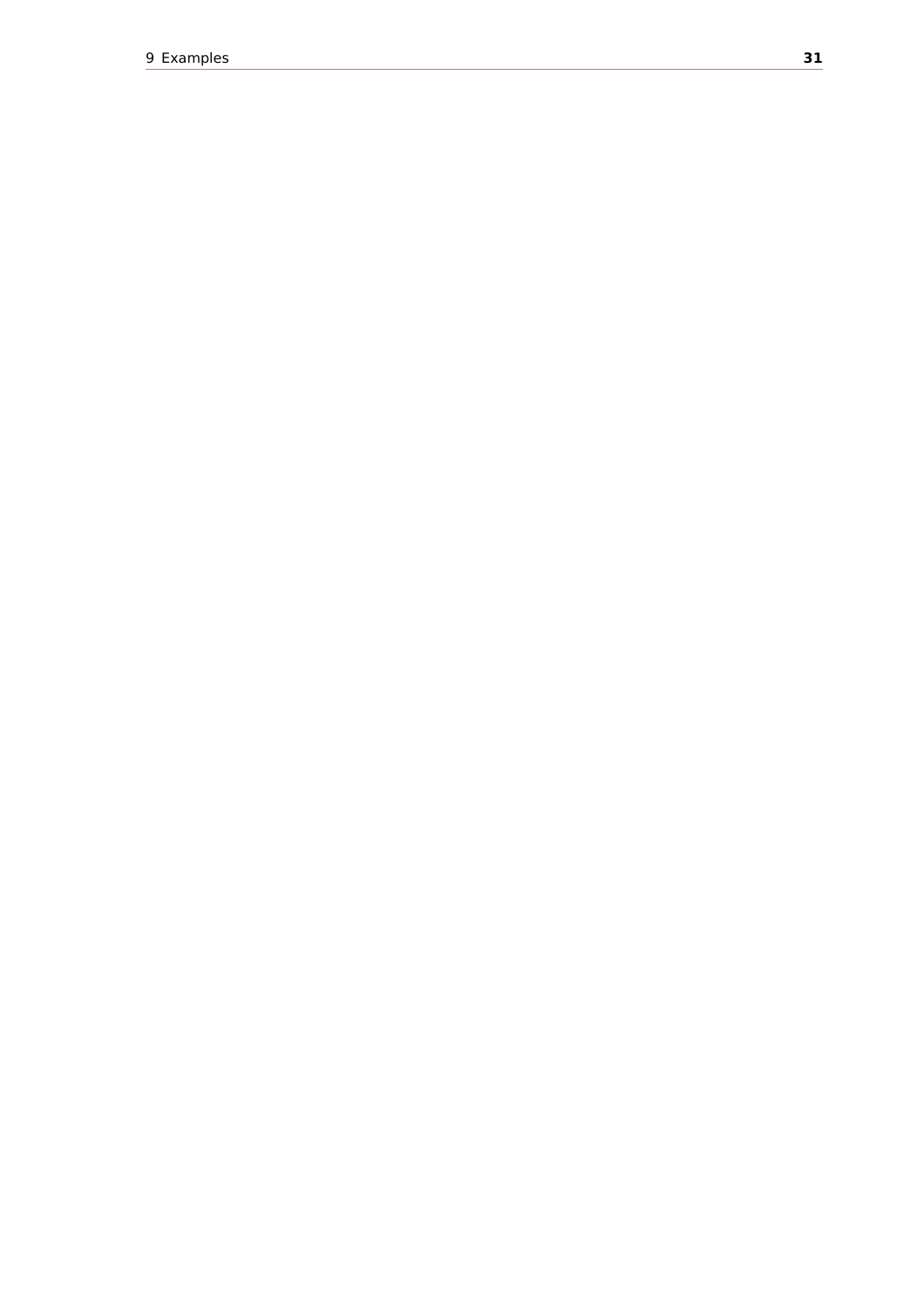```
\psscalebox{0.5}{%
\begin{pspicture}[showgrid=false](0.5,0)(10,5.7)
{\psset{base=0,linecolor=blue,linestyle=dashed,dash=5pt 4pt}
%------ Vertices of the lower "X" -------------
\pstransTS(1,0){A}{A'}
\pstransTS(2,0){B}{B'}
\pstransTS(4,3){C}{C'}
\pstransTS(6,0){D}{D'}
\pstransTS(7,0){E}{E'}
\pstransTS(4.5,4){F}{F'}
\pstransTS(7,8){G}{G'}
\pstransTS(6,8){H}{H'}
\pstransTS(4,5){I}{I'}
\pstransTS(2,8){J}{J'}
\pstransTS(1,8){K}{K'}
\pstransTS(3.5,4){L}{L'}
%------ Vertices of the upper "X" -------------
\rput(0,3){% The same "X" shifted 3 units upwards
\pstransTS(1,0){A1}{A1'}
\pstransTS(2,0){B1}{B1'}
\pstransTS(4,3){C1}{C1'}
\pstransTS(6,0){D1}{D1'}
\pstransTS(7,0){E1}{E1'}
\pstransTS(4.5,4){F1}{F1'}
\pstransTS(7,8){G1}{G1'}
\pstransTS(6,8){H1}{H1'}
\pstransTS(4,5){I1}{I1'}
\pstransTS(2,8){J1}{J1'}
\pstransTS(1,8){K1}{K1'}
\pstransTS(3.5,4){L1}{L1'}}
%-------------------------------------
\pcline(F')(F1')
\pcline(H')(H1')
\pcline(I')(I1')
\pcline(J')(J1')
\pcline(K')(K1')
\pcline(L')(L1')
}
\psIntersectionPoint(K')(K1')(A1')(L1'){S1}
\psline[linestyle=solid,linecolor=blue](K1')(S1)
\psIntersectionPoint(E')(E1')(F')(G'){S2}
\psline[linestyle=solid,linecolor=blue](S2)(G')(G1')%(F1')(E1')(E')
\{9\}\psset{linejoin=2,fillstyle=solid,fillcolor=cyan!30,opacity=0.3,linecolor=blue}
\pspolygon[linestyle=none](K')(L')(L1')(K1')
\pspolygon[linestyle=dashed](A')(B')(C')(D')(E')(F')(G')(H')(I')(J')(K')(L')
\pspolygon(A')(B')(B1')(A1')
\pspolygon(B')(C')(C1')(B1')
```
\pspolygon(C')(D')(D1')(C1') \pspolygon(D')(E')(E1')(D1')

}

\end{pspicture}}

\pspolygon[linestyle=none](F')(G')(G1')(F1')

\pspolygon[opacity=0.5](A1')(B1')(C1')(D1')(E1')(F1')(G1')(H1')(I1')(J1')(K1')(L1')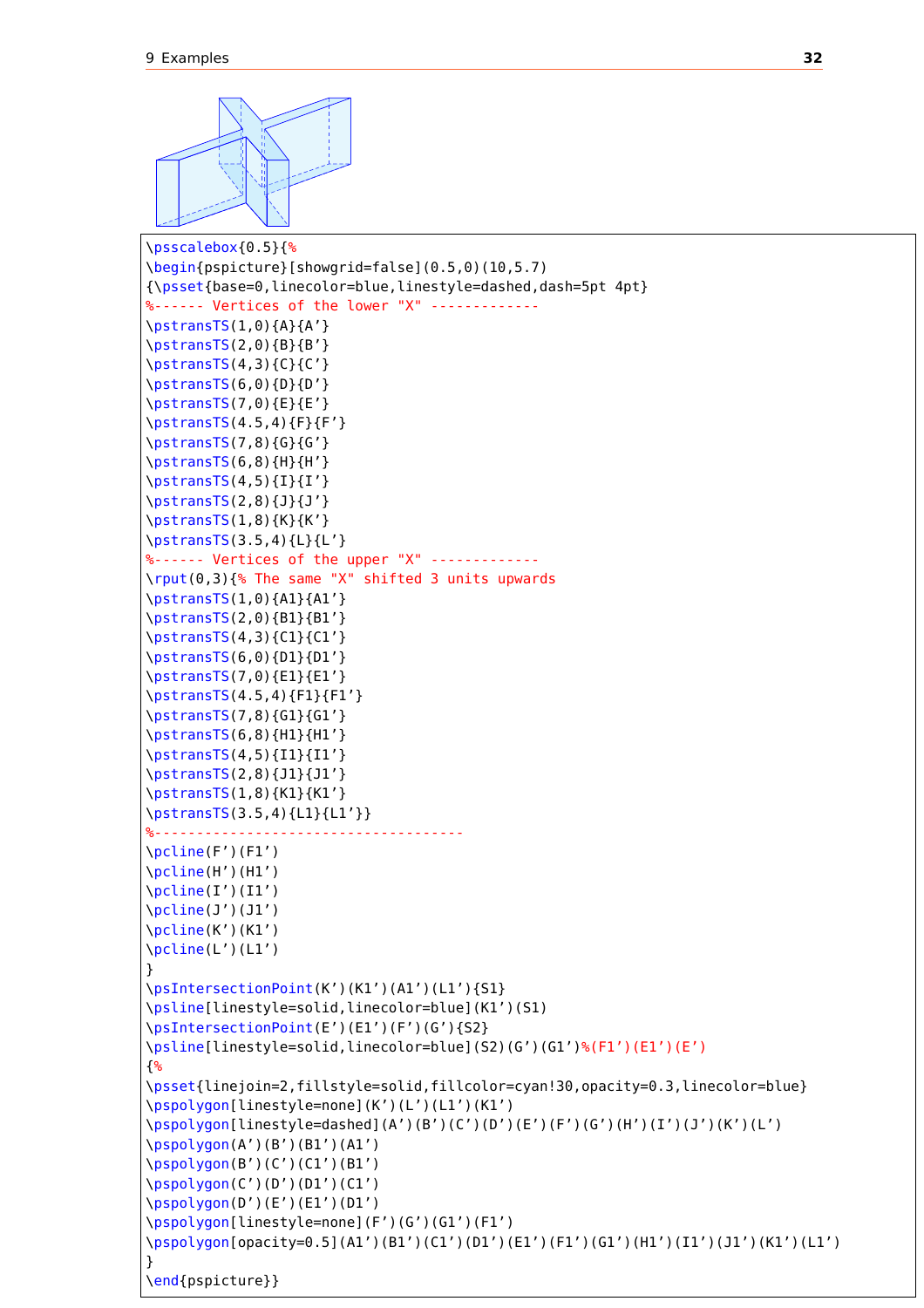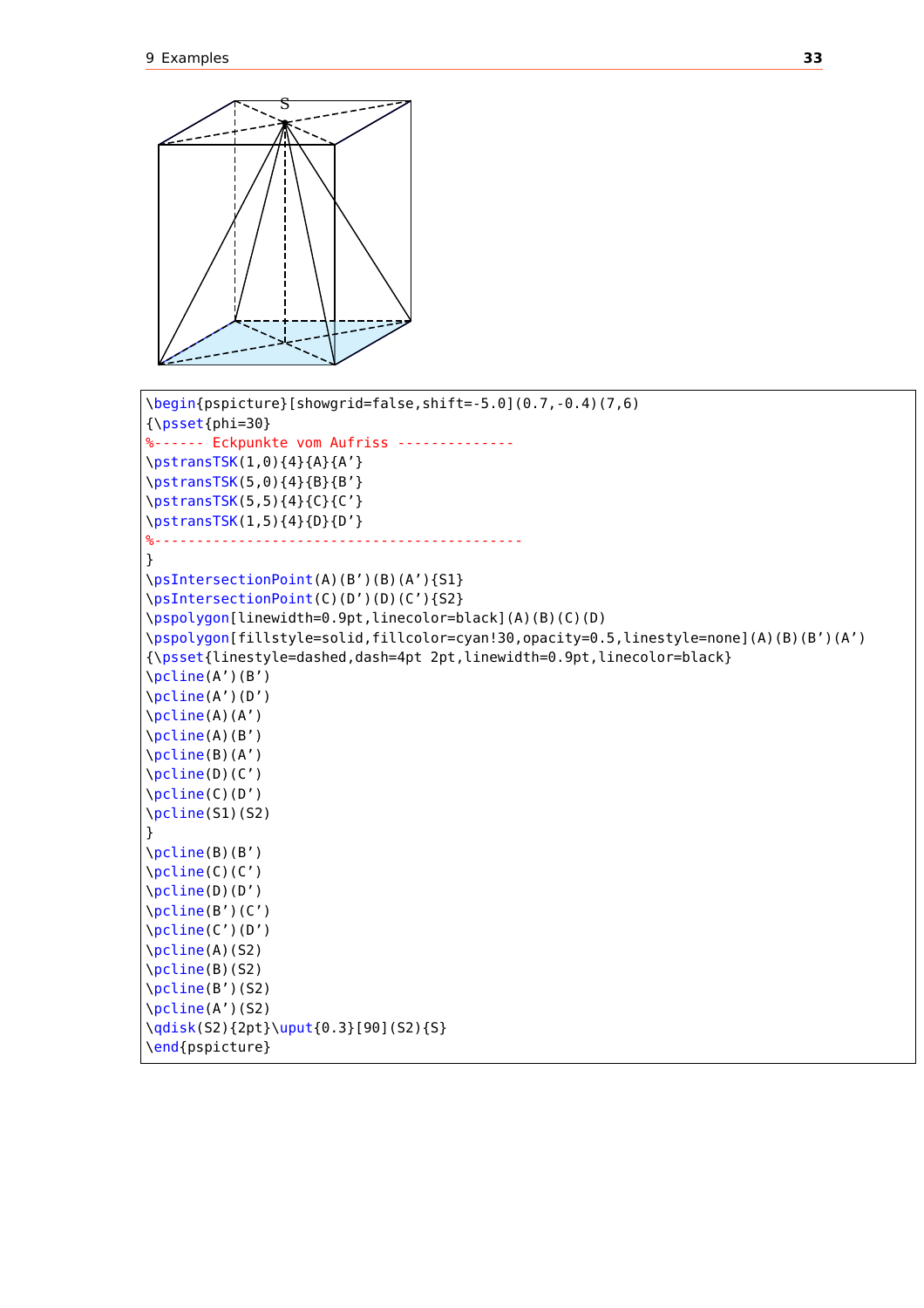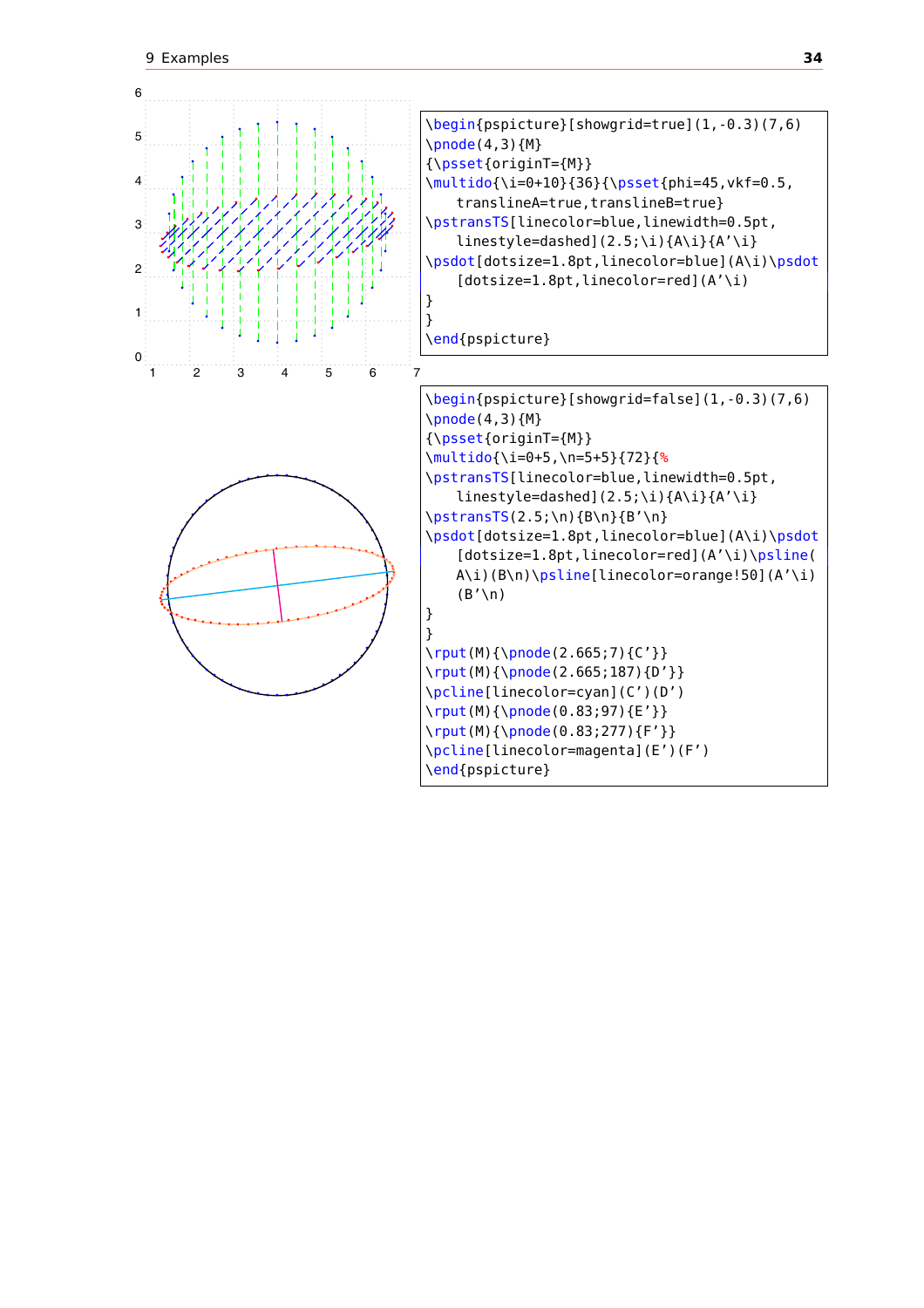

```
\begin{pspicture}[showgrid=false](-2,0)(8,6)
\pmod{4.5,1}{Z}\psset{originT={Z}}\pstransTS(2;-60){A'}{A}
\pstransTS(2;0){B'}{B}
\pstransTS(2;60){C'}{C}
\pstransTS(2;120){D'}{D}
\pstransTS(2;180){E'}{E}
\pstransTS(2;240){F'}{F}
\pspolygon[fillstyle=solid,fillcolor=yellow!30,opacity=0.5,linewidth=0.9pt,
   linecolor=blue,linestyle=none](A)(B)(C)(D)(E)(F)%(G)(H)(I)(J)(K)(L)
%\pspolygon[fillstyle=solid,fillcolor=cyan!30,opacity=0.3,linecolor=blue](A')(B
    ')(C')(D')(E')(F')%(G')(H')
\psline[linewidth=0.9pt,linecolor=blue](E)(F)(A)(B)
\psline[linewidth=0.9pt,linecolor=blue,linestyle=dashed](D)(E)
\pnode(4.5,5){Z}\psset{originT={Z}}
\pstransTS(2;-60){I'}{I}
\pstransTS(2;0){J'}{J}
\pstransTS(2;60){K'}{K}
\pstransTS(2;120){L'}{L}
\pstransTS(2;180){M'}{M}
\pstransTS(2;240){N'}{N}
\pspolygon[fillstyle=solid,fillcolor=cyan!60,opacity=0.6,linecolor=blue](A)(B)(J
   )(I)%(E')(F')%(G')(H')
\pspolygon[fillstyle=solid,fillcolor=cyan!30,opacity=0.3,linecolor=blue,
   linestyle=dashed](B)(C)(K)(J)%
\pspolygon[fillstyle=solid,fillcolor=cyan!30,opacity=0.3,linecolor=blue,
   linestyle=dashed](C)(D)(L)(K)%
\pspolygon[fillstyle=solid,fillcolor=cyan!30,opacity=0.3,linecolor=blue,
   linestyle=none](D)(E)(M)(L)%
\pspolygon[fillstyle=solid,fillcolor=cyan!30,opacity=0.3,linecolor=blue](E)(F)(N
   )(M)%
\pspolygon[fillstyle=solid,fillcolor=cyan!50,opacity=0.4,linecolor=blue](F)(A)(I
   )(N)%
\pspolygon[fillstyle=solid,fillcolor=yellow!30,opacity=0.5,linewidth=0.9pt,
   linecolor=blue](I)(J)(K)(L)(M)(N)%(G)(H)(I)(J)(K)(L)
\end{pspicture}
```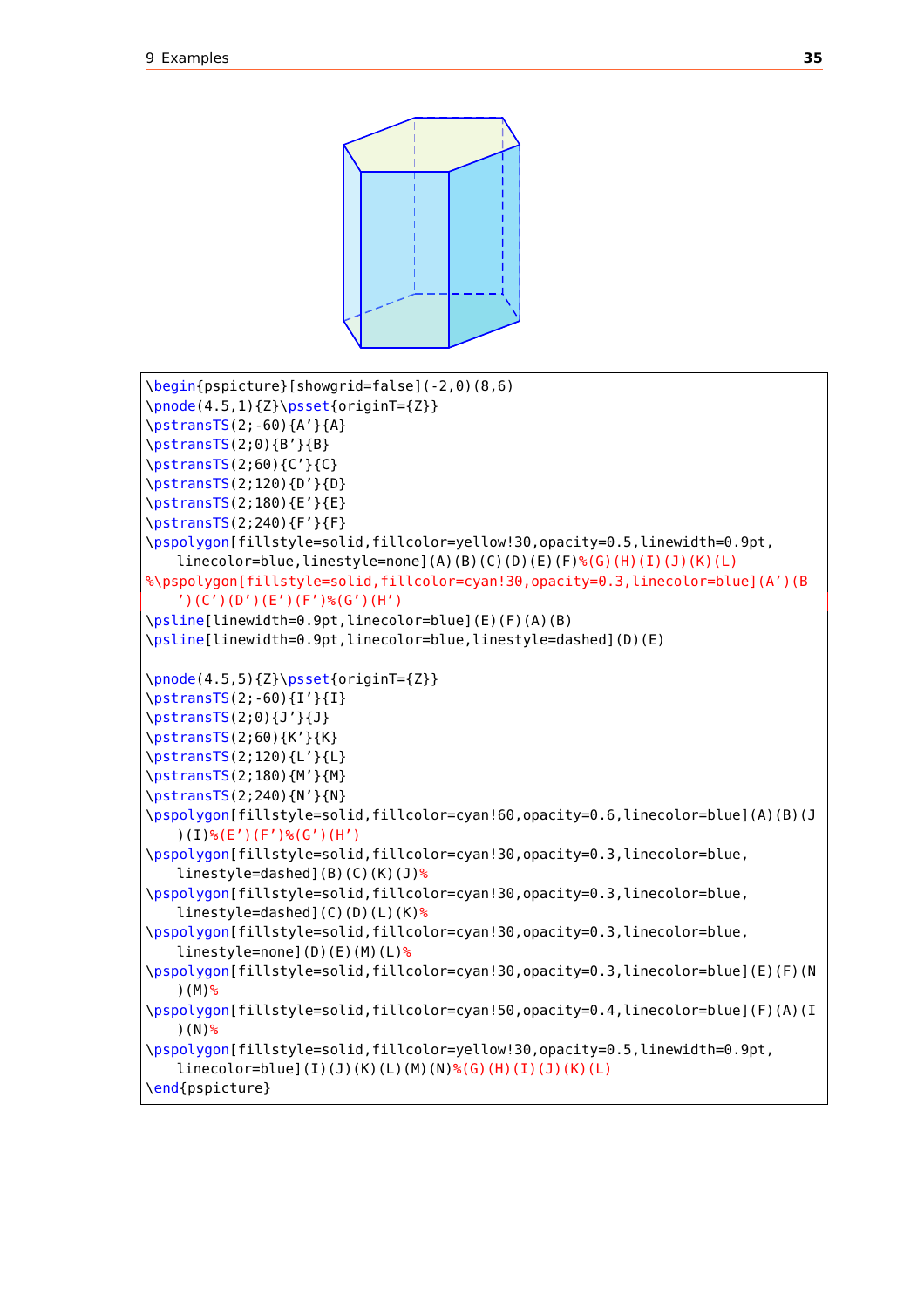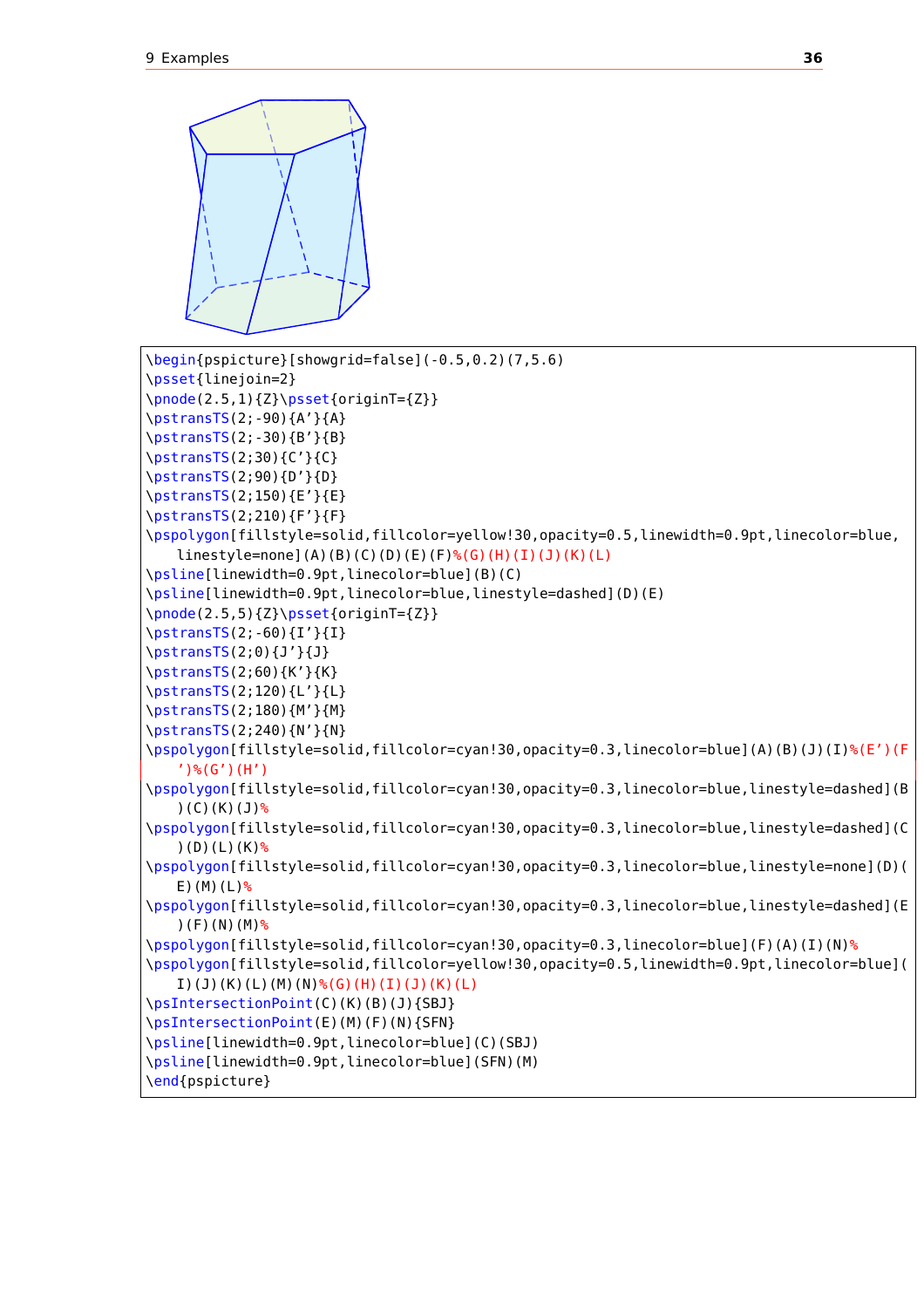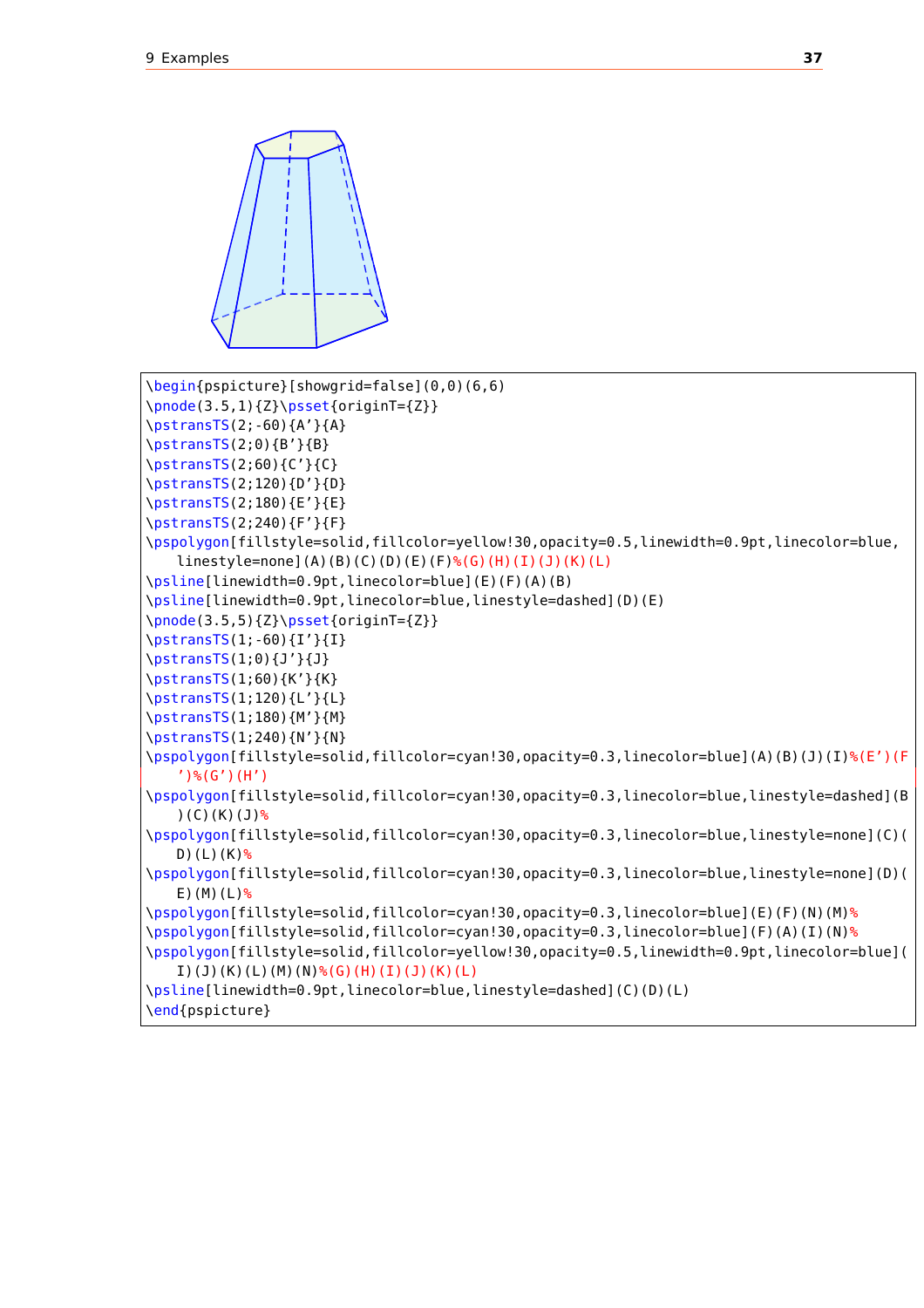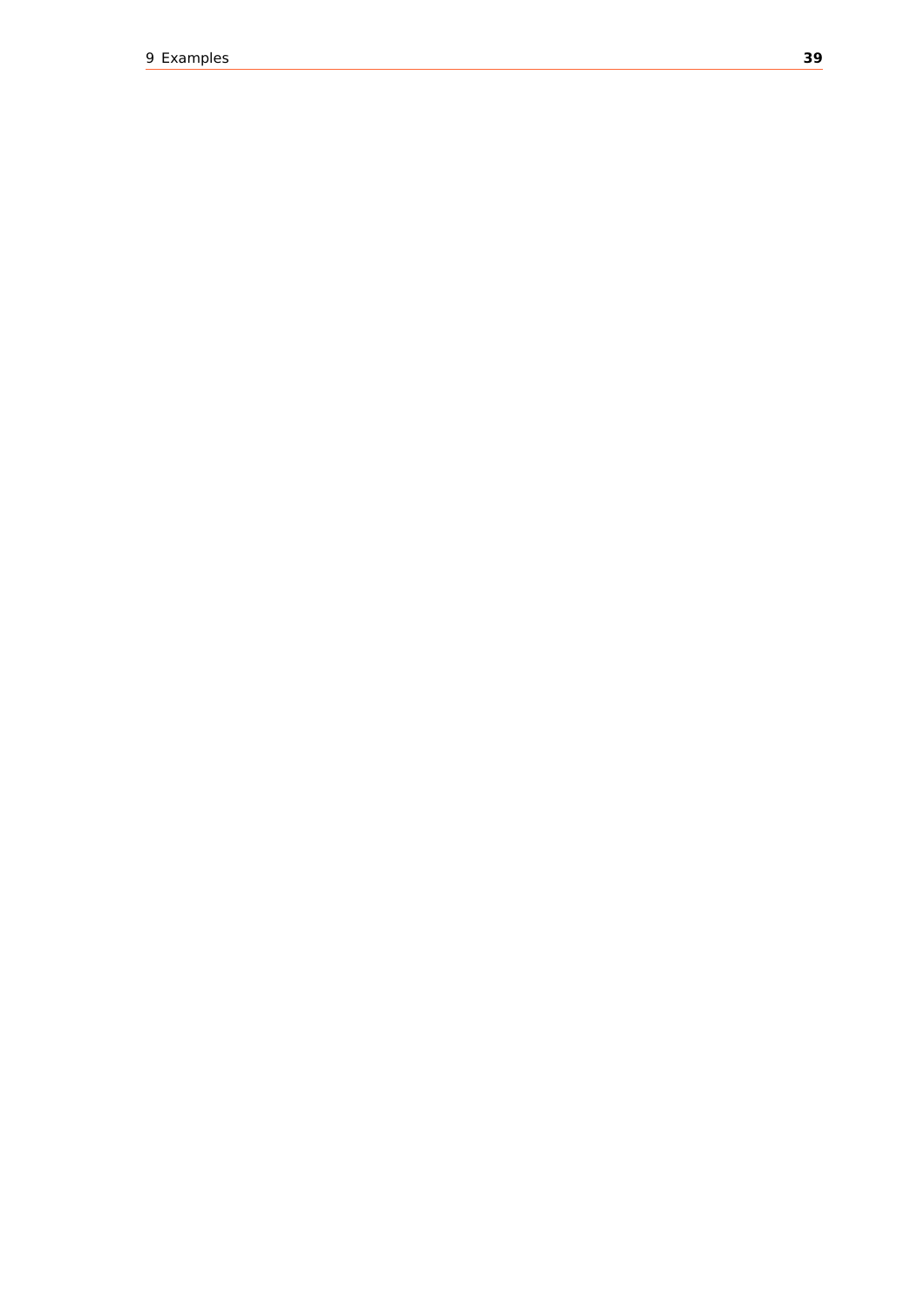```
\psscalebox{0.6}
\begin{pspicture}[showgrid=false](-0.5,0)(17,10.4)
\psset{linejoin=2,phi=30,vkf=0.7}
{\psset{base=-3}
\multido{\i=0+1,\n=1+1,\ra=-67.5+22.5,\rb=-45+22.5}{14}{%
\mathcal{D}\left\{S[originT=\{4,3\}](6;\Gamma)\{D\i}^{E\i}\right\}\pstransTS[originT={4,3}](6;\rb){F\n}{G\n}
\mathcal{D}[originT={4,5}](6;\ra){H\i}{I\i}
\pstransTS[originT={4,5}](6;\rb){J\n}{K\n}
\psline[linecolor=orange!50](E\i)(G\n)
\psline[linecolor=orange!50](I\i)(K\n)
\pspolygon[fillstyle=solid,fillcolor=orange,opacity=1](E\i)(G\n)(K\n)(I\i)
}}
{\psset{translineK=false}%
\pstransTSK(0,0){1}{A1}{B1}
\pstransTSK(2,0){1}{A2}{B2}
\pstransTSK(2,3){1}{A3}{B3}
\pstransTSK(0,2){1}{A4}{B4}
%----------------------------
\pstransTSK(0,0){6}{A1}{C1}
\pstransTSK(2,0){6}{A2}{C2}
\pstransTSK(2,3){6}{A3}{C3}
\pstransTSK(0,2){6}{A4}{C4}
}
\psline[linestyle=dashed](C1)(C4)
\psline[linestyle=dashed](B1)(C1)(C2)
\pspolygon[fillstyle=solid,fillcolor=green!30,opacity=0.7](B1)(B2)(B3)(B4)
\pspolygon[fillstyle=solid,fillcolor=green!30,opacity=0.7](B2)(C2)(C3)(B3)
\pspolygon[fillstyle=vlines*,fillcolor=BrickRed,opacity=0.7,hatchangle=120,hatchsep=1.5pt](
   B4)(B3)(C3)(C4)
       %----------------------------
\pstransTSK(2,0){6}{A5}{C5}
\pstransTSK(6,0){6}{A6}{C6}
\pstransTSK(6,4){6}{A7}{C7}
\pstransTSK(4,6){6}{A8}{C8}
\pstransTSK(2,4){6}{A9}{C9}
%----------------------------
\pspolygon[fillstyle=solid,fillcolor=yellow!50,opacity=0.2](C5)(C6)(C7)(C9)
\pspolygon[fillstyle=solid,fillcolor=yellow!50,opacity=0.2](C7)(C8)(C9)
\pspolygon[fillstyle=solid,fillcolor=yellow!50,opacity=0.7](A5)(A6)(A7)(A9)
\pspolygon[fillstyle=solid,fillcolor=yellow!50,opacity=0.7](A7)(A8)(A9)
\pspolygon[fillstyle=solid,fillcolor=yellow!50,opacity=0.7](A6)(C6)(C7)(A7)
\pspolygon[fillstyle=vlines*,fillcolor=BrickRed,opacity=0.7,hatchangle=45,hatchsep=1.5pt](A
   7)(C7)(C8)(A8)
\pspolygon[fillstyle=vlines*,fillcolor=BrickRed,opacity=0.7,hatchangle=135,hatchsep=1.5pt](
```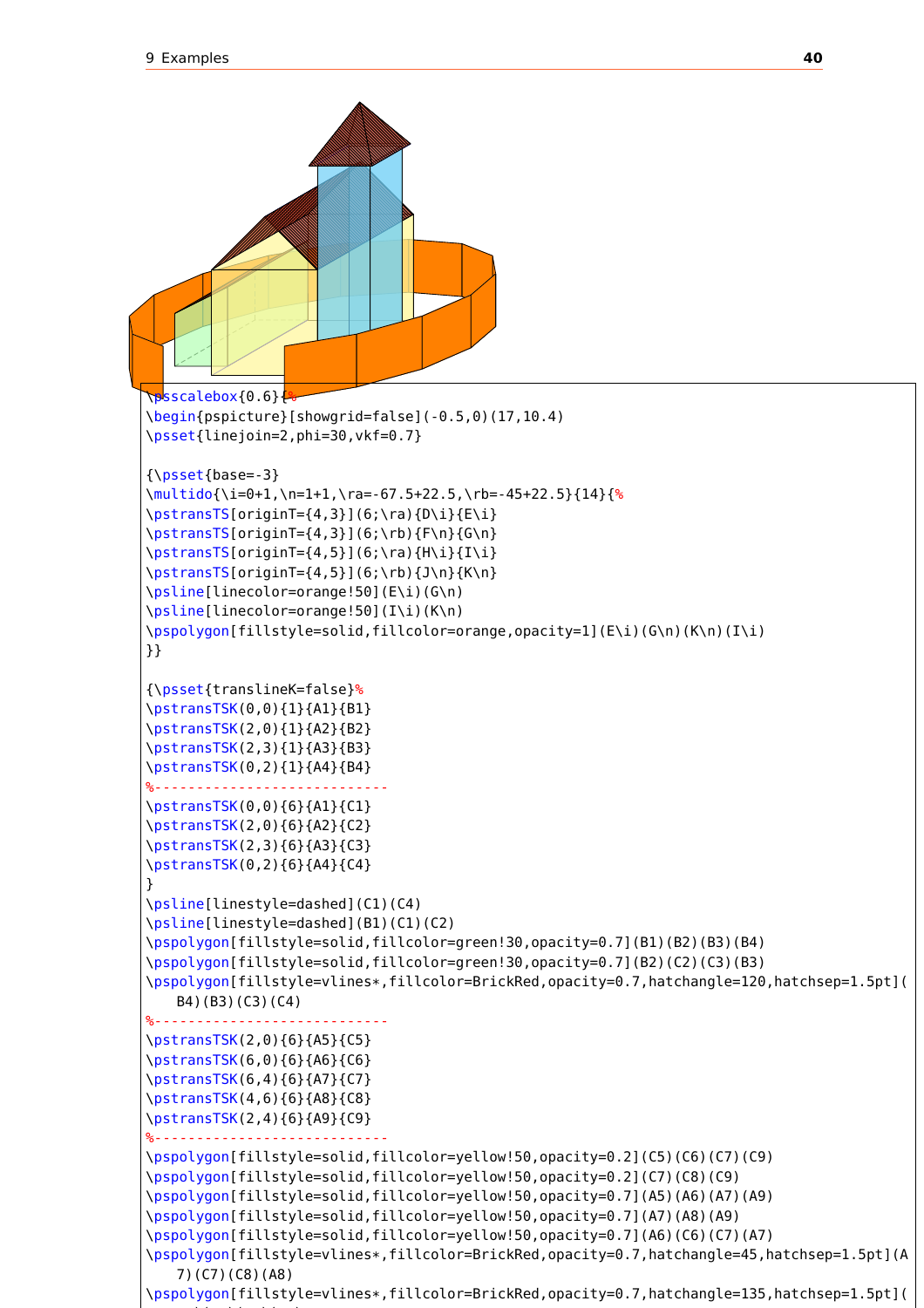

| \psscalebox{0.6}{%                                                                                                                                                    |
|-----------------------------------------------------------------------------------------------------------------------------------------------------------------------|
| $\begin{bmatrix} \begin{bmatrix} 6, 6 \end{bmatrix} \end{bmatrix}$                                                                                                    |
| /psset{xMin=0,yMin=0,zMin=0,xMax=11,yMax=11,zMax=4,Alpha=155,Beta=20,Dx=1,Dy=1,Dz=1,<br>$arrowsize=.2, arrowsine+=0.1, coorType=1, xThreeDunit=0.5, phi=180 155 sub.$ |
| \pstThreeDPlaneGrid[planeGrid=xy,linewidth=0.3pt,linecolor=gray!70,xsubticks=7,ysubticks<br>$=71(0,0)(7,7)$ %                                                         |
| $% - - -$<br>----------------------                                                                                                                                   |
| $\mathcal{1} = 0 + 1$ {5} {%                                                                                                                                          |
| \multido{\n=0+1}{5}{%                                                                                                                                                 |
| $\mathcal{C}$ \multido{\r=0+1}{2}{%                                                                                                                                   |
| $\pmb{\times}$ TS(\i,\n,\r){1}{1}{1}{blue}}}}                                                                                                                         |
| $\frac{6}{2}$ - - - -                                                                                                                                                 |
| $\mathcal{1}^{8}$                                                                                                                                                     |
| $\mu\text{tido}\{\n-n=0+1\}$ {5}{%                                                                                                                                    |
| $\mathcal{C}$ \multido{\r=2+1}{3}{%                                                                                                                                   |
| \psboxTS(\i,\n,\r){1}{1}{1}{blue}}}}                                                                                                                                  |
|                                                                                                                                                                       |
| $\mathcal{1}$ {3} {\multido {\i=2+1} {3} {                                                                                                                            |
| $\mu\text{tido}\{\n-n=0+1\}$ {2}{%                                                                                                                                    |
| $\mathcal{U} = 2+1$ {3} {%                                                                                                                                            |
| \psboxTS(\i,\n,\r){1}{1}{1}{blue}}}}                                                                                                                                  |
| %\pstPlanePut[plane=xy](6,1,0){\fbox{\Huge\red xy plane}}                                                                                                             |
| \end{pspicture}                                                                                                                                                       |
| }                                                                                                                                                                     |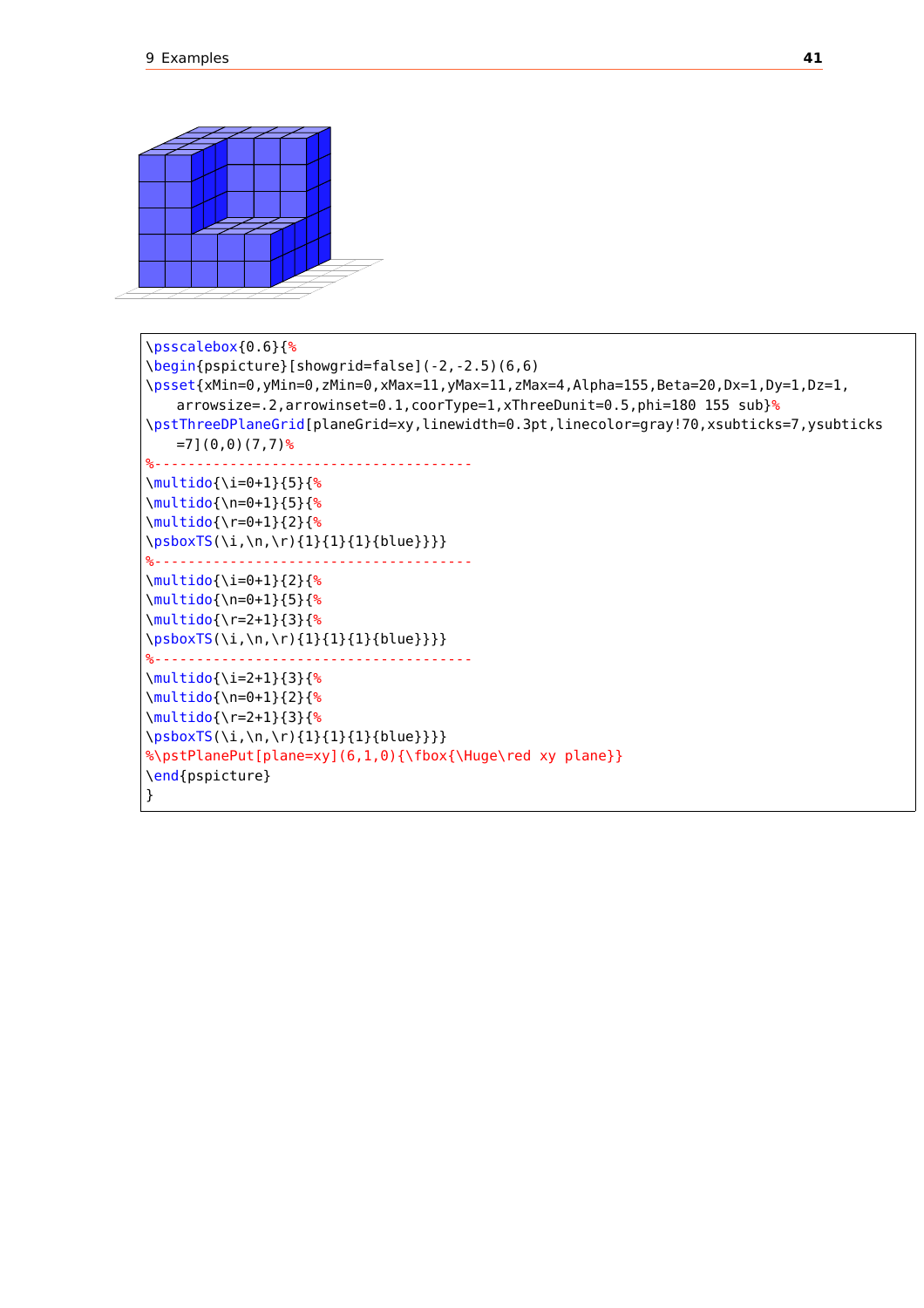

| \psscalebox{0.6}{%                                                                                                                                                                                   |
|------------------------------------------------------------------------------------------------------------------------------------------------------------------------------------------------------|
| $\begin{bmatrix} \begin{bmatrix} 6 & 6 \end{bmatrix} \end{bmatrix}$ [showgrid=false](-2,-2.5)(6,6)                                                                                                   |
| /psset{xMin=0,yMin=0,zMin=0,xMax=11,yMax=11,zMax=4,Alpha=135,Beta=20,Dx=1,Dy=1,Dz=1,<br>$arrow size=.2$ , $arrow size=0.1$ , $coorType=1$ , $xThreeDunit=0.5$ , $opacity=0.4$ , $hideline=true$ $\%$ |
| \pstThreeDPlaneGrid[planeGrid=xy,linewidth=0.3pt,linecolor=gray!70,xsubticks=7,ysubticks<br>$=71(0,0)(7,7)$ %<br>.<br>$\frac{6}{6}$ –                                                                |
| $\mathcal{1}^{multido}$ {\i=0+1}{6}{%                                                                                                                                                                |
| $\mu\text{tido}\{\n-n=0+1\}$ {6} {%                                                                                                                                                                  |
| \multido{\r=0+1}{2}{%                                                                                                                                                                                |
| \psboxTS(\i,\n,\r){1}{1}{1}{green}}}}                                                                                                                                                                |
| • ≫                                                                                                                                                                                                  |
| \multido{\i=1+1}{4}{%                                                                                                                                                                                |
| $\mathcal{1}^{nultido\{\n n=1+1\}$ {4}{%                                                                                                                                                             |
| \multido{\r=2+1}{2}{%                                                                                                                                                                                |
| \psboxTS(\i,\n,\r){1}{1}{1}{green}}}}                                                                                                                                                                |
|                                                                                                                                                                                                      |
| \multido{\i=2+1}{2}{%                                                                                                                                                                                |
| $\mathcal{1}^{nultido\{\n n=2+1\}^{2}$                                                                                                                                                               |
| \multido{\r=4+1}{2}{%                                                                                                                                                                                |
| \psboxTS(\i,\n,\r){1}{1}{1}{green}}}}                                                                                                                                                                |
| \end{pspicture}                                                                                                                                                                                      |
|                                                                                                                                                                                                      |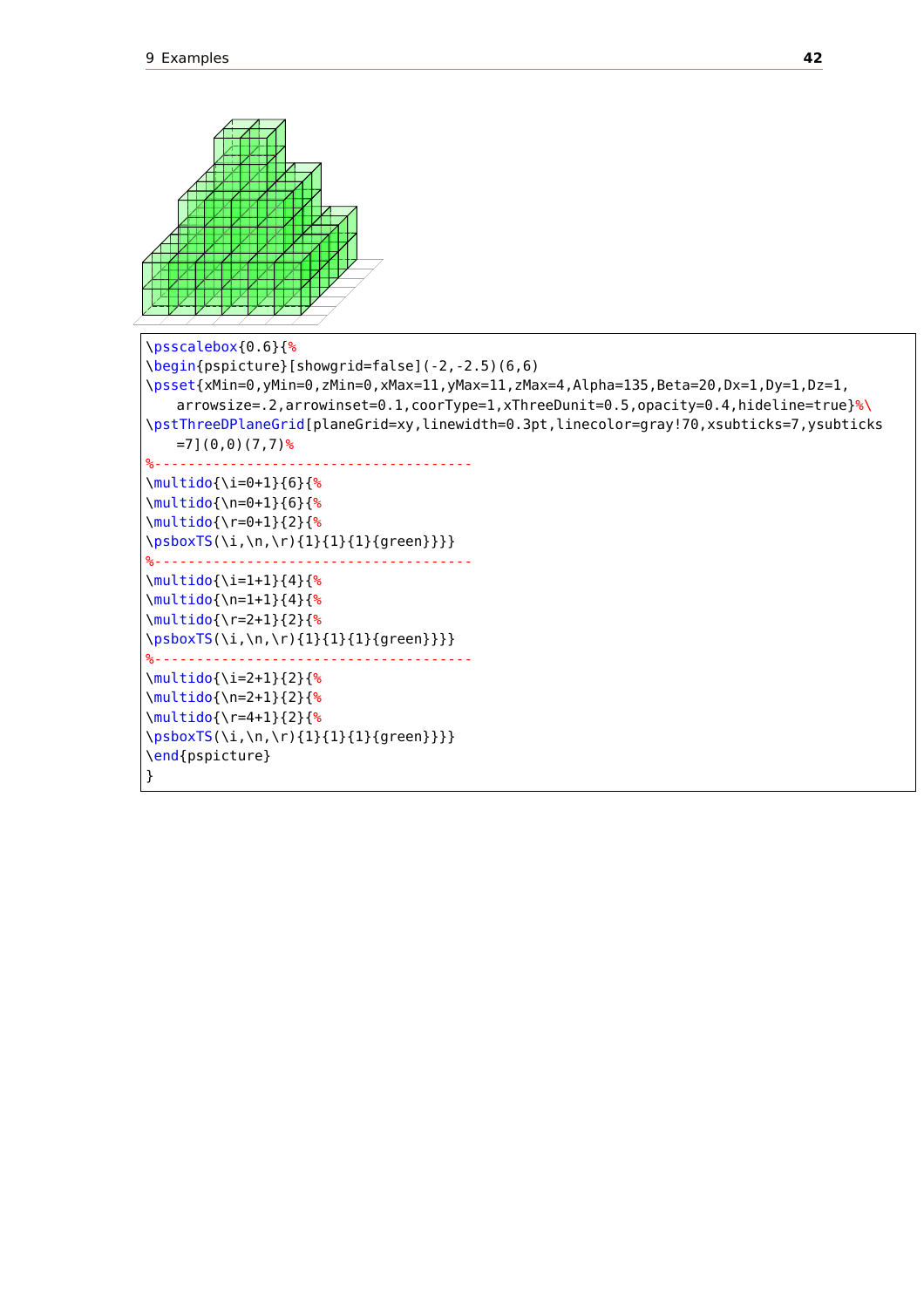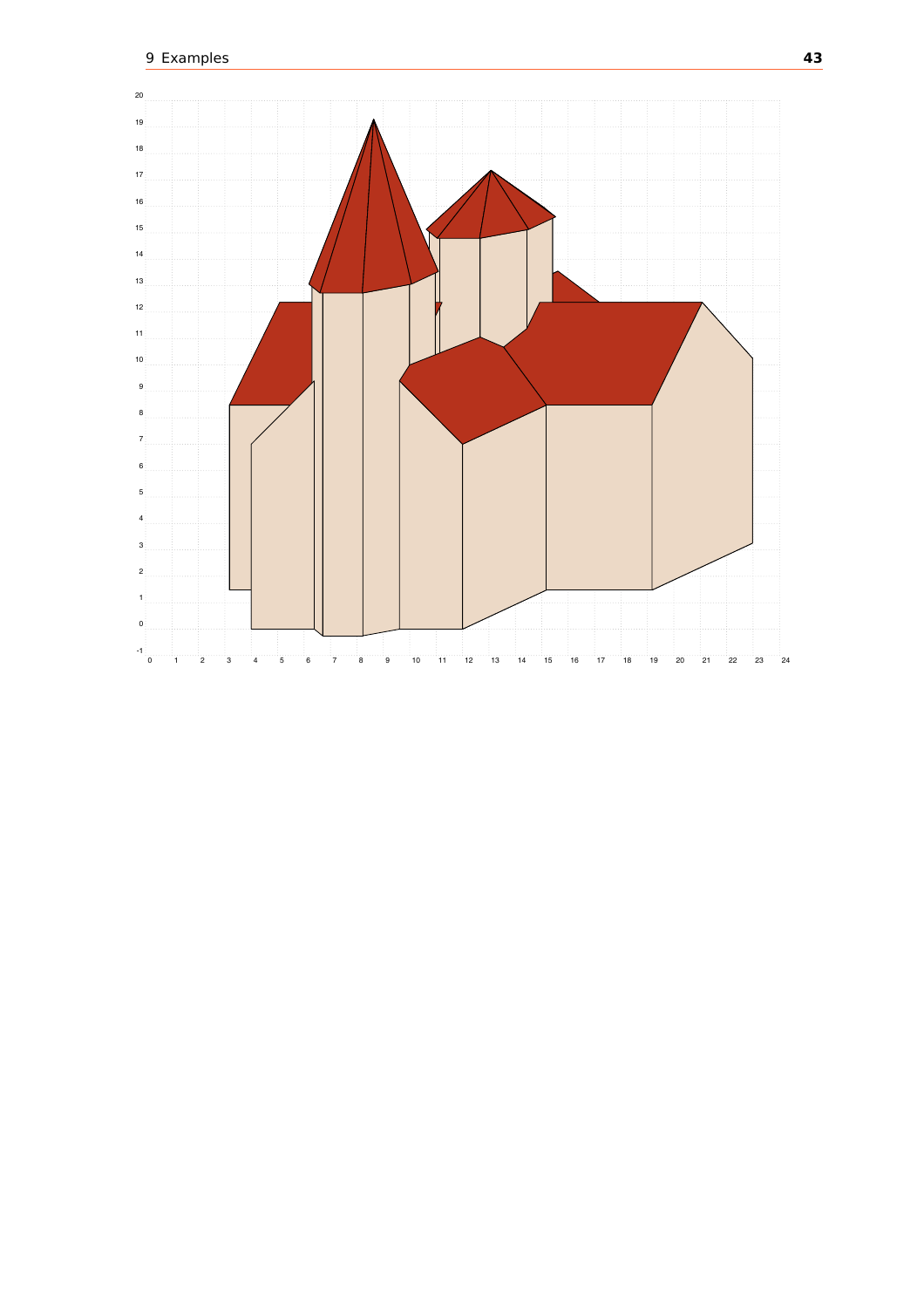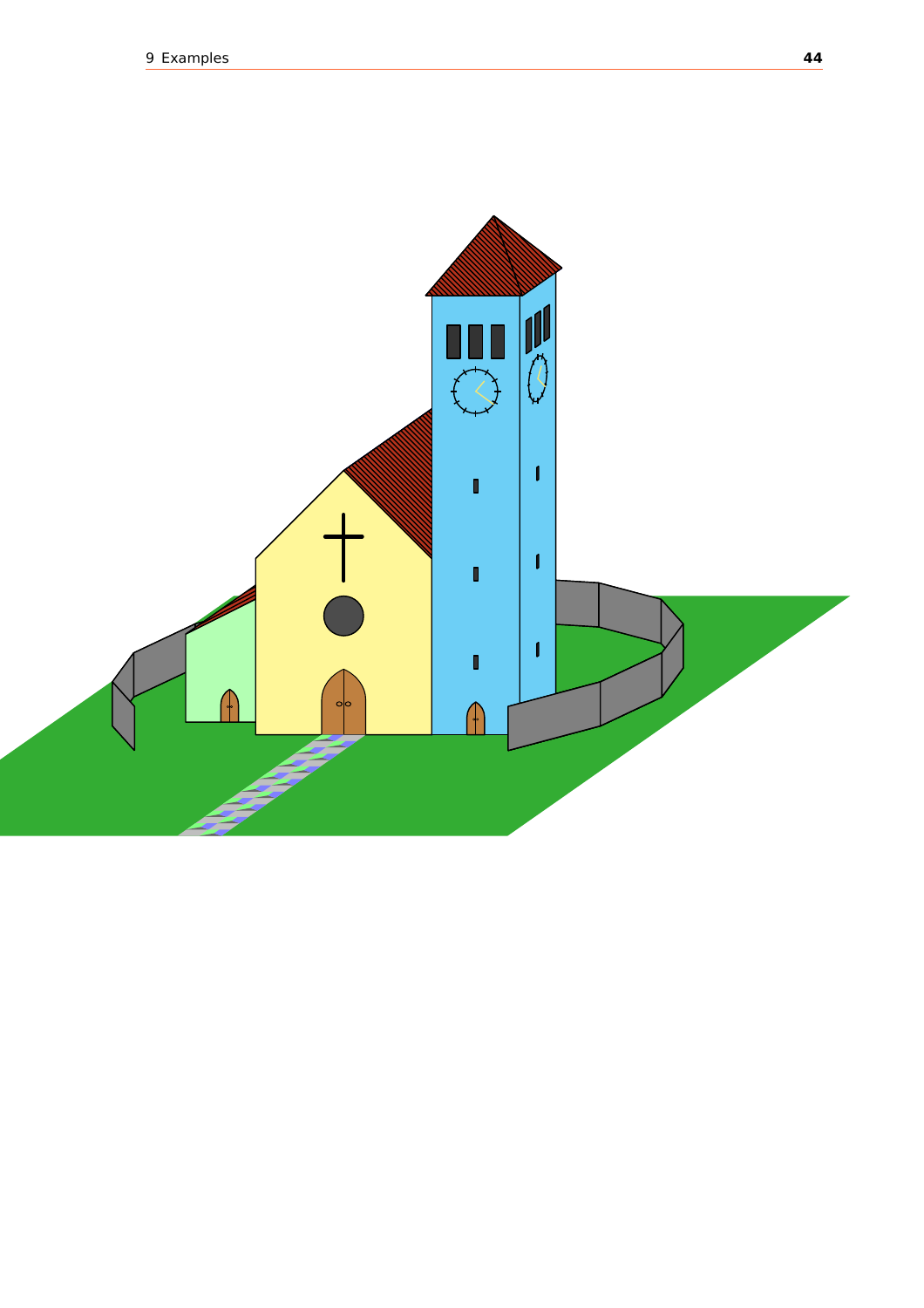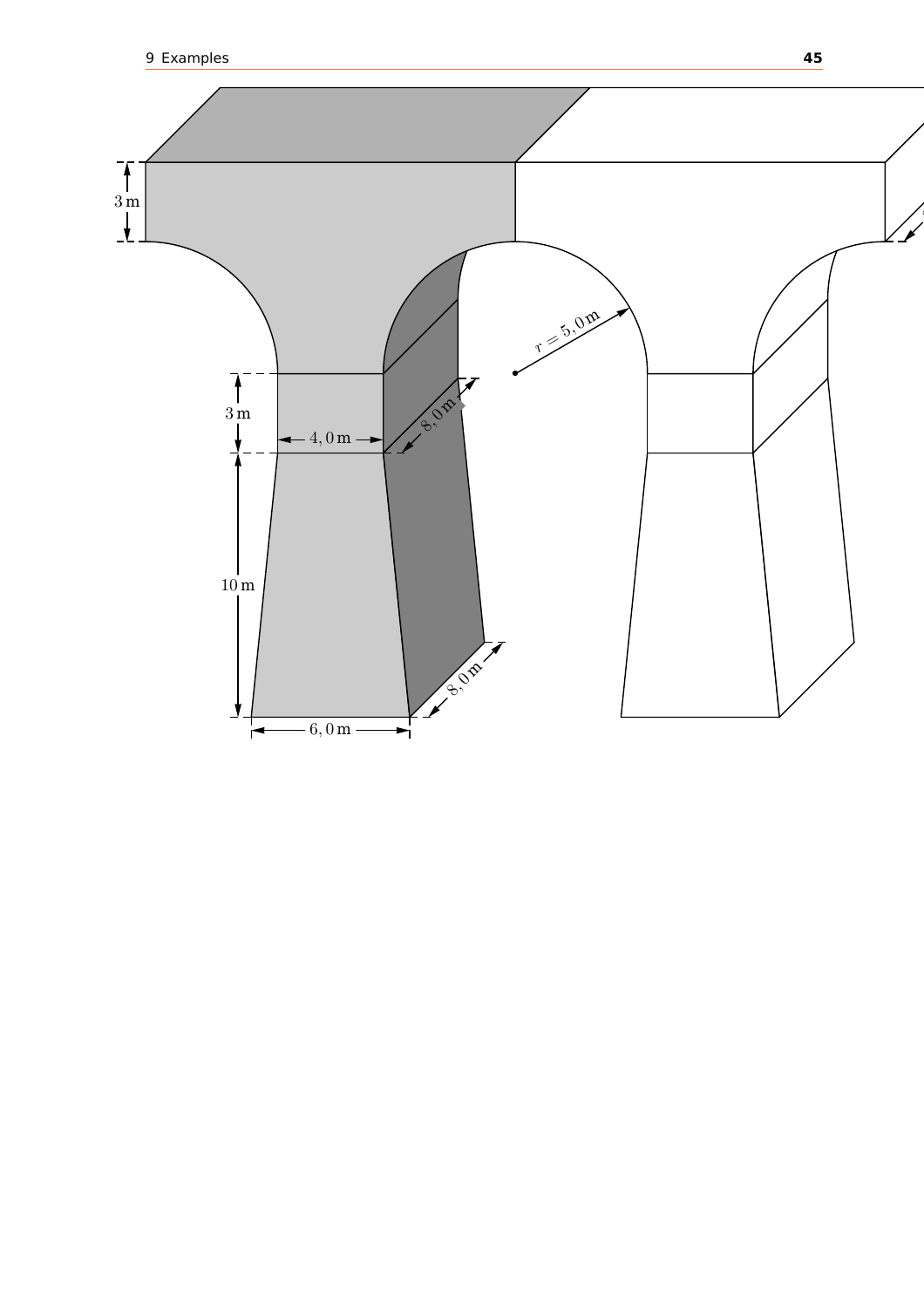

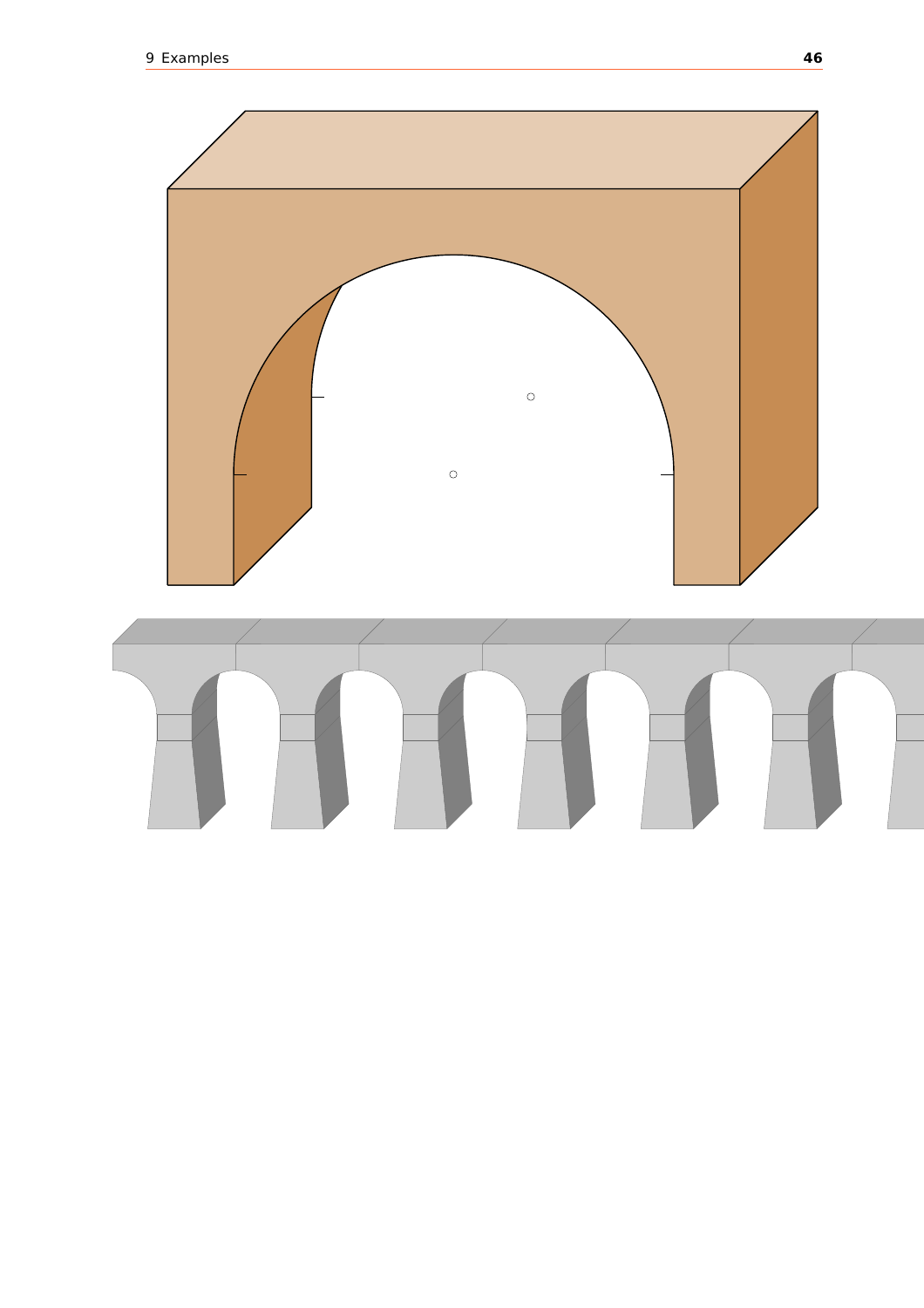# <span id="page-46-0"></span>**10 List of all optional arguments for pst-perspective**

| Key             | Type     | Default  |
|-----------------|----------|----------|
| translineA      | boolean  | false    |
| translineB      | boolean  | false    |
| translineK      | boolean  | true     |
| hideline        | boolean  | false    |
| differentcol    | boolean  | false    |
| LowPoint        | boolean  | false    |
| symX            | boolean  | true     |
| topfillstyle    | ordinary | solid    |
| topangle        | ordinary | 45       |
| topmidpoint     | ordinary | 0.5      |
| toplinecolor    | ordinary | black    |
| topfillcolor    | ordinary | gray     |
| toplinewidth    | ordinary | 0.8pt    |
| hidecolor       | ordinary | black!80 |
| facecolorT      | ordinary | yellow   |
| facecolorR      | ordinary | red      |
| hidelinestyle   | ordinary | solid    |
| hidelinewidth   | ordinary | 0.7pt    |
| transcolor      | ordinary | blue     |
| transAcolor     | ordinary | green    |
| transBcolor     | ordinary | blue     |
| translinestyle  | ordinary | solid    |
| transAlinestyle | ordinary | dashed   |
| transBlinestyle | ordinary | dashed   |
| translinewidth  | ordinary | 0.8pt    |
| transAlinewidth | ordinary | 0.7pt    |
| transBlinewidth | ordinary | 0.7pt    |
| LowP            | ordinary | 0 0      |
| originT         | ordinary | 0 0      |
| base            | ordinary | 0        |
| symline         | ordinary | 0        |
| phi             | ordinary | 45       |
| deltaphi        | ordinary | 0        |
| vkf             | ordinary | 0.5      |

## <span id="page-46-1"></span>**References**

- [1] Denis Girou. Présentation de PSTricks. Cahier GUTenberg, 16:21–70, April 1994.
- [2] Michel Goosens, Frank Mittelbach, Sebastian Rahtz, Denis Roegel, and Herbert Voß. The LAT<sub>F</sub>X Graphics Companion. Addison-Wesley Publishing Company, Reading, Mass., 2007.